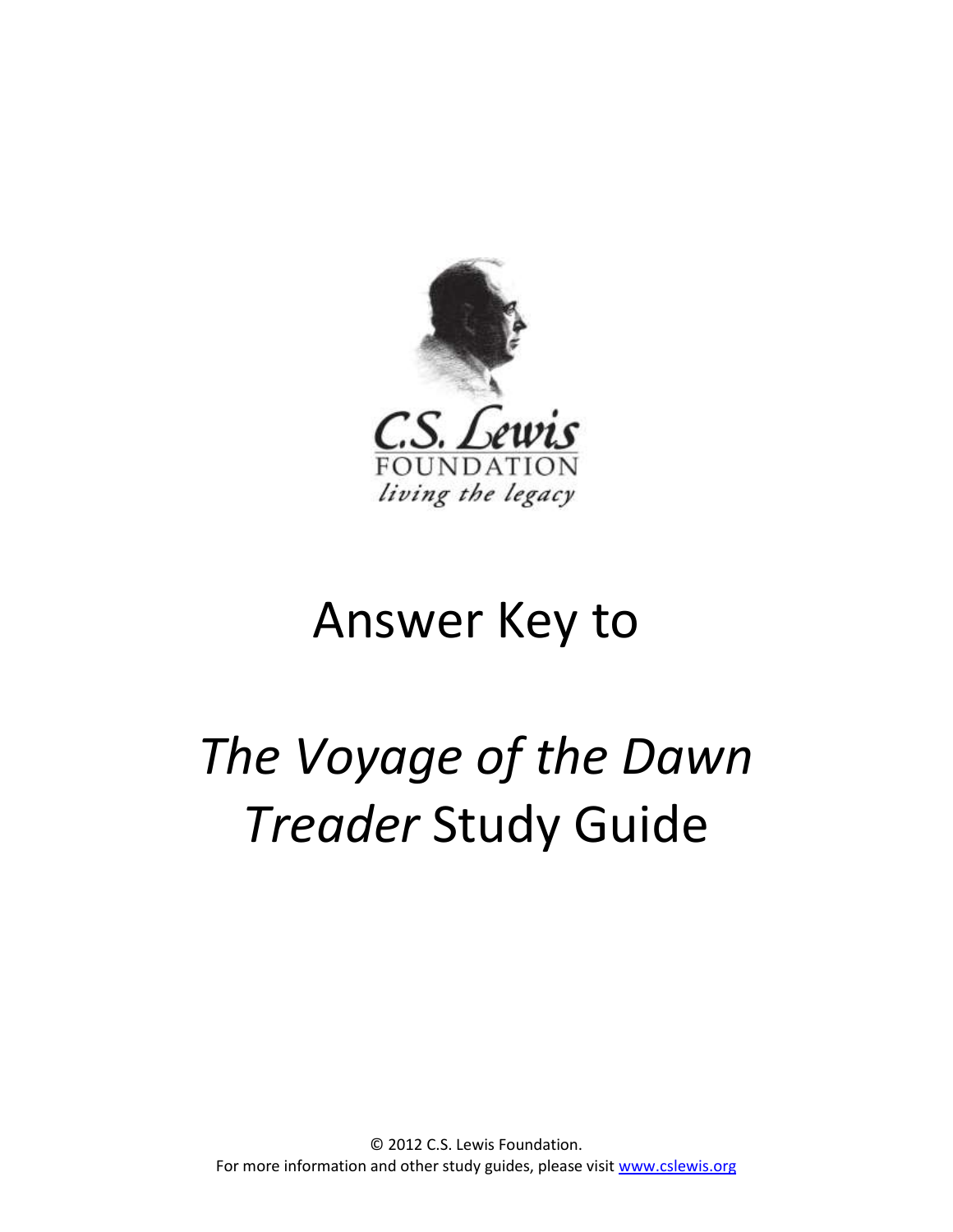#### **Chapter 1: The Picture in the Bedroom**

#### **Vocabulary Enrichment Activities:**

- **A. Fill in the blanks with the words or expressions from the lists above that make the most sense based on the story.**
- 1) Although he was **puny**, Eustace was a bully.
- 2) The ship in the picture was **listing** to her port side.
- 3) The **prow** of the ship was shaped like a dragon's head.
- 4) It was the **briny** smell that convinced Lucy she wasn't dreaming.
- 5) When he found himself standing on the picture frame, Eustace **lost his head** and clutched at the others.
- 6) A great blue **roller** swept all three children into the sea.
- 7) Instead of wine, Eustace wanted Plumptree's Vitaminised Nerve Food, made with **distilled** water.
- 8) Eustace thought Reepicheep was a silly, **vulgar**, performing animal.
- 9) Caspian gave Lucy the **stern** cabin.
- 10) The Dwarf-made silver lamp in the cabin was **exquisite**.
- **B. Correctly use each of these words in a sentence:**
- 1) gilded
- 2) valiant
- 3) discourteous
- 4) courtly
- 5) rummaging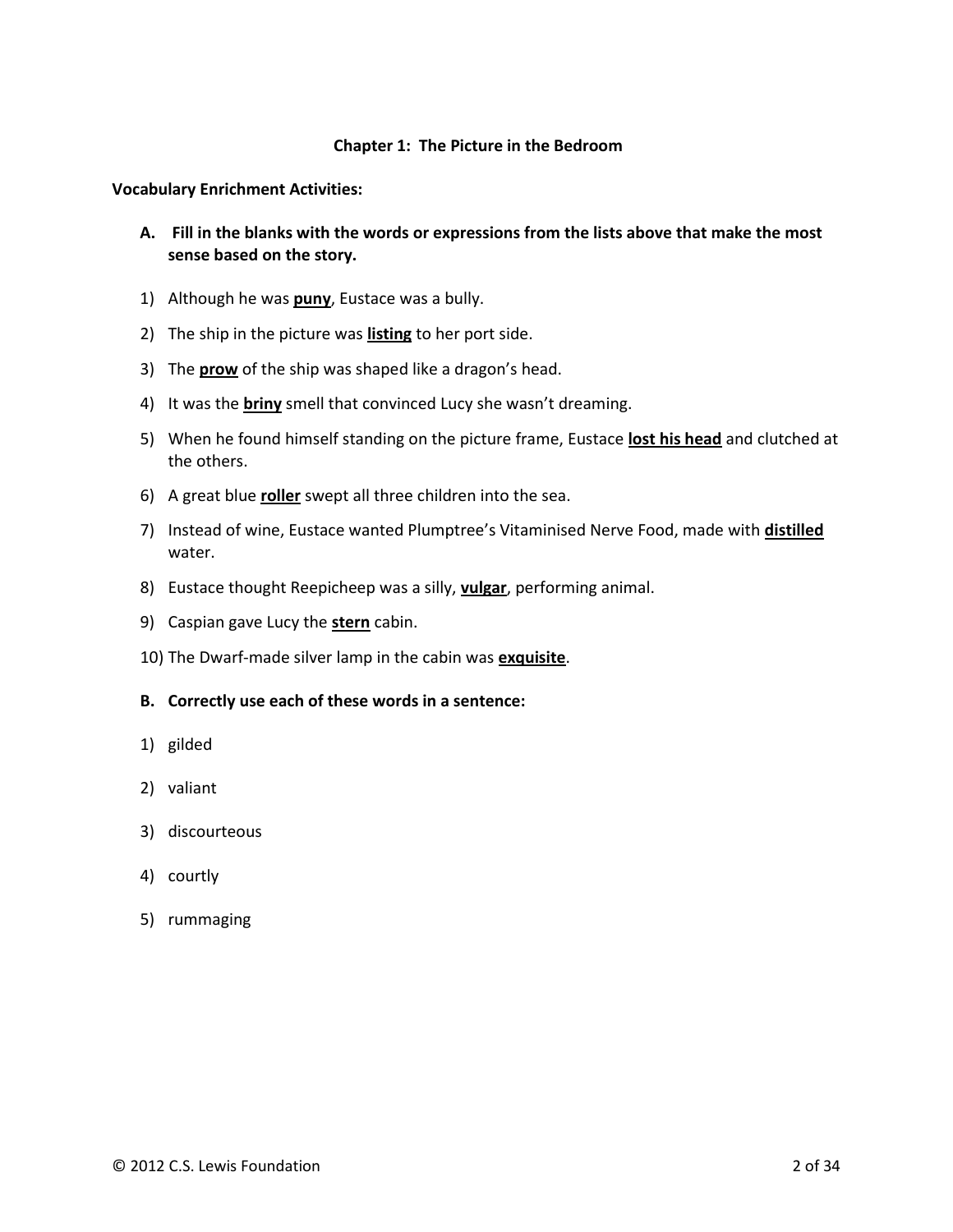#### **Comprehension – Answer the following questions based on Chapter 1.**

1) What did Eustace call his parents?

#### **Harold and Alberta**

2) How were Eustace and the Pevensies related?

#### **They were cousins**.

3) Why were Edmund and Lucy staying with Eustace and his parents?

#### **Because their parents and Susan had gone to America for the summer**.

4) What was special about Edmund and Lucy's secret country?

#### **It was actually real**.

5) What was Edmund's question as he and Lucy were looking at the picture?

# **Whether it doesn't make things worse looking at a Narnian ship when you can't get there**.

6) What caused all three children to stare open-mouthed?

#### **The water looked as if it were really wet, and the waves as if they were really moving**.

7) Who dove into the water to help the children?

#### **Caspian**

8) Who is Reepicheep?

# **The chief of the Talking Mice of Narnia**

9) What had Lucy always longed to do with Reepicheep, and why didn't she?

# **To pick him up and cuddle him – it would have offended him greatly**.

10) How did Lucy feel at the end of the chapter?

# **Quite sure that they were in for a lovely time**.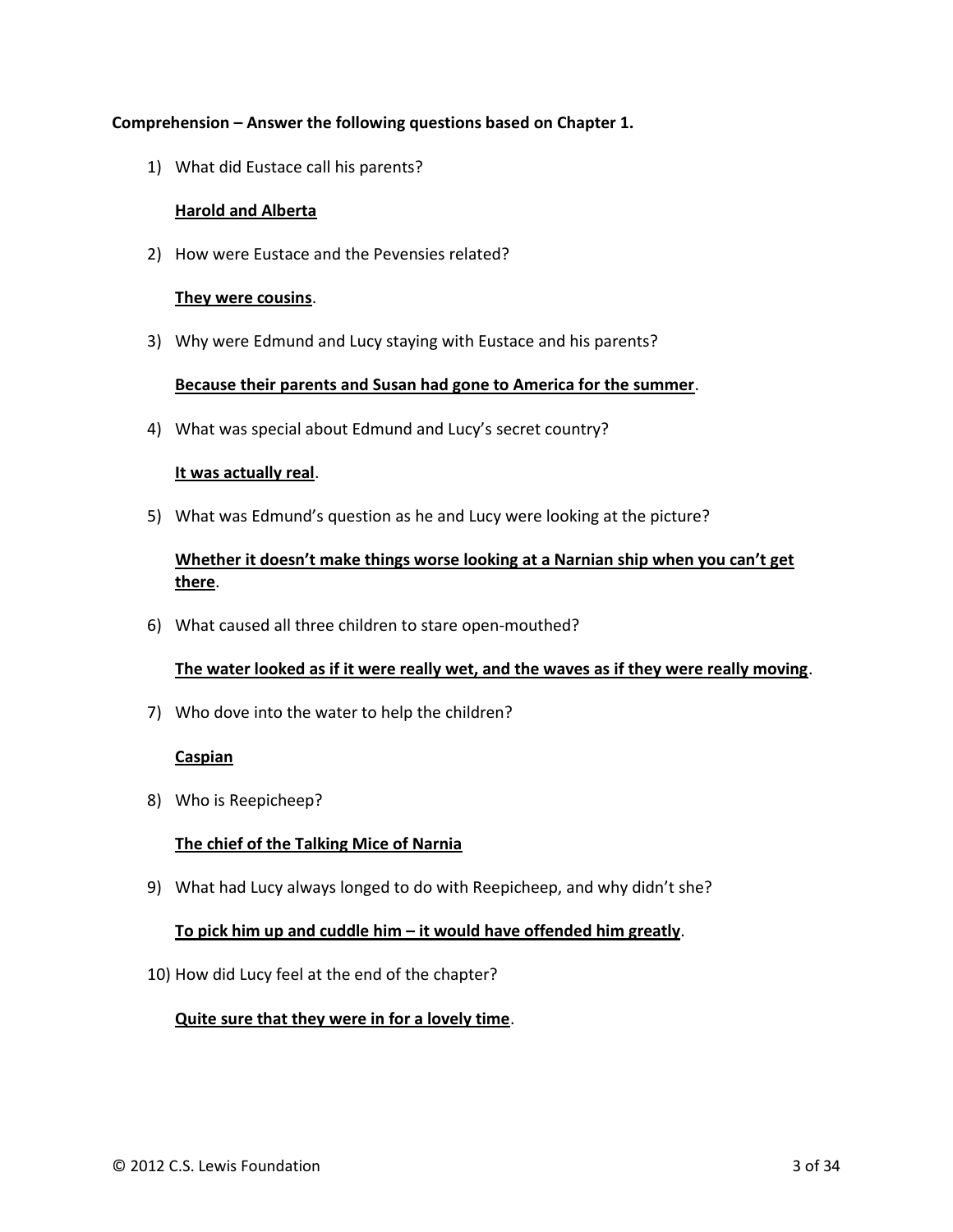#### **Chapter 2: On Board the** *Dawn Treader*

**Vocabulary Enrichment Activities:** 

- **A. Fill in the blanks with the words or expressions from the lists above that make the most sense based on the story.**
- 1) The Pevensies had last been in Narnia at the time of Caspian's **coronation**.
- 2) The purpose of Caspian's voyage was to **avenge** his father's friends.
- 3) Reepicheep's **stature** is quite a bit smaller than his spirit.
- 4) Lucy gave Eustace some of her **cordial** to help him get over his seasickness.
- 5) Caspian had begun to renew **navigation** in Narnia.
- 6) Although *the Dawn Treader* was the finest ship Caspian had built, Eustace thought it was a **primitive** boat.
- 7) Trumpkin was serving as **regent** while Caspian was at sea.
- 8) Provisions were stored in a pit going down to the **keel** of the ship.
- 9) Rhince was on duty at the **tiller**, guiding the boat.
- 10) Eustace, who was a **pacifist**, refused to fight Reepicheep.
- **B. Correctly use each of these words/expressions in a sentence:**
- 1) buttering up
- 2) usurping
- 3) partition
- 4) corporal punishment
- 5) scrounge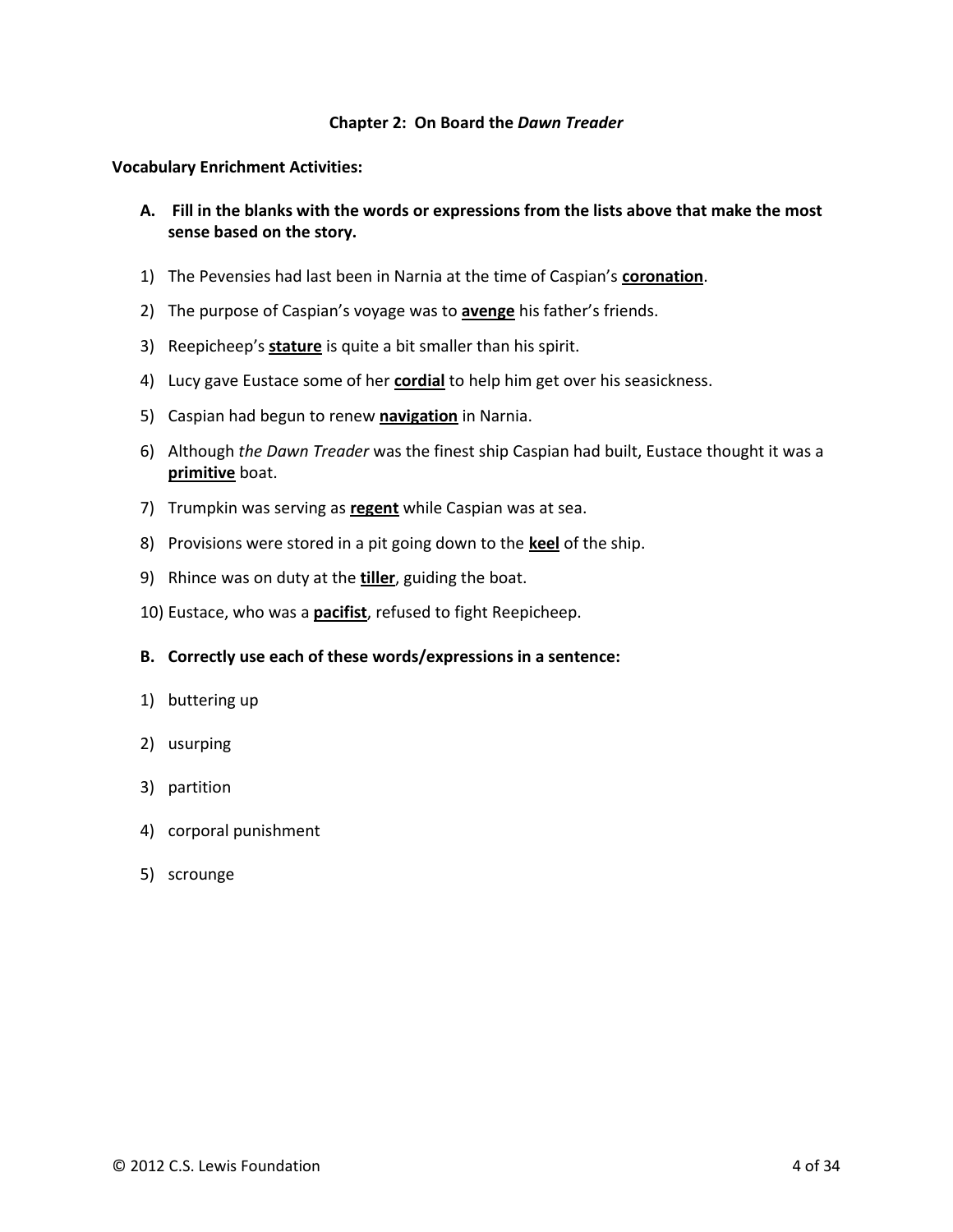#### **Comprehension – Answer the following questions based on Chapter 2.**

1) Who is the captain of *the Dawn Treader*?

#### **Lord Drinian**

2) How long has it been since Edmund and Lucy were in Narnia last (in their time and in Narnian time)?

#### **One year of their time, three years of Narnian time**.

3) Why had Caspian's uncle sent his father's friends away?

#### **Because they might have taken his (Caspian's part**.

4) What is Reepicheep's hope for the voyage?

#### **To find Aslan's country**.

5) How long has *the Dawn Treader* been at sea, and how far has it sailed from Narnia at this point in the story?

#### **Nearly thirty days, and more than four hundred leagues**.

6) Why did Caspian insist on Drinian and Rhince having the port cabin above?

# **Because they would have the cares of sailing the ship and shouldn't be disturbed by the others singing and talking**.

7) What were the indications that Eustace was feeling better?

#### **His color came right and he began demanding to be put ashore**.

8) What does Harold say is one of the most cowardly things people do?

#### **Shut their eyes to Facts**.

9) How did Eustace feel he was being treated?

#### **Very badly**.

10) What began the trouble between Eustace and Reepicheep?

#### **Eustace caught Reepicheep by the tail and swung him around**.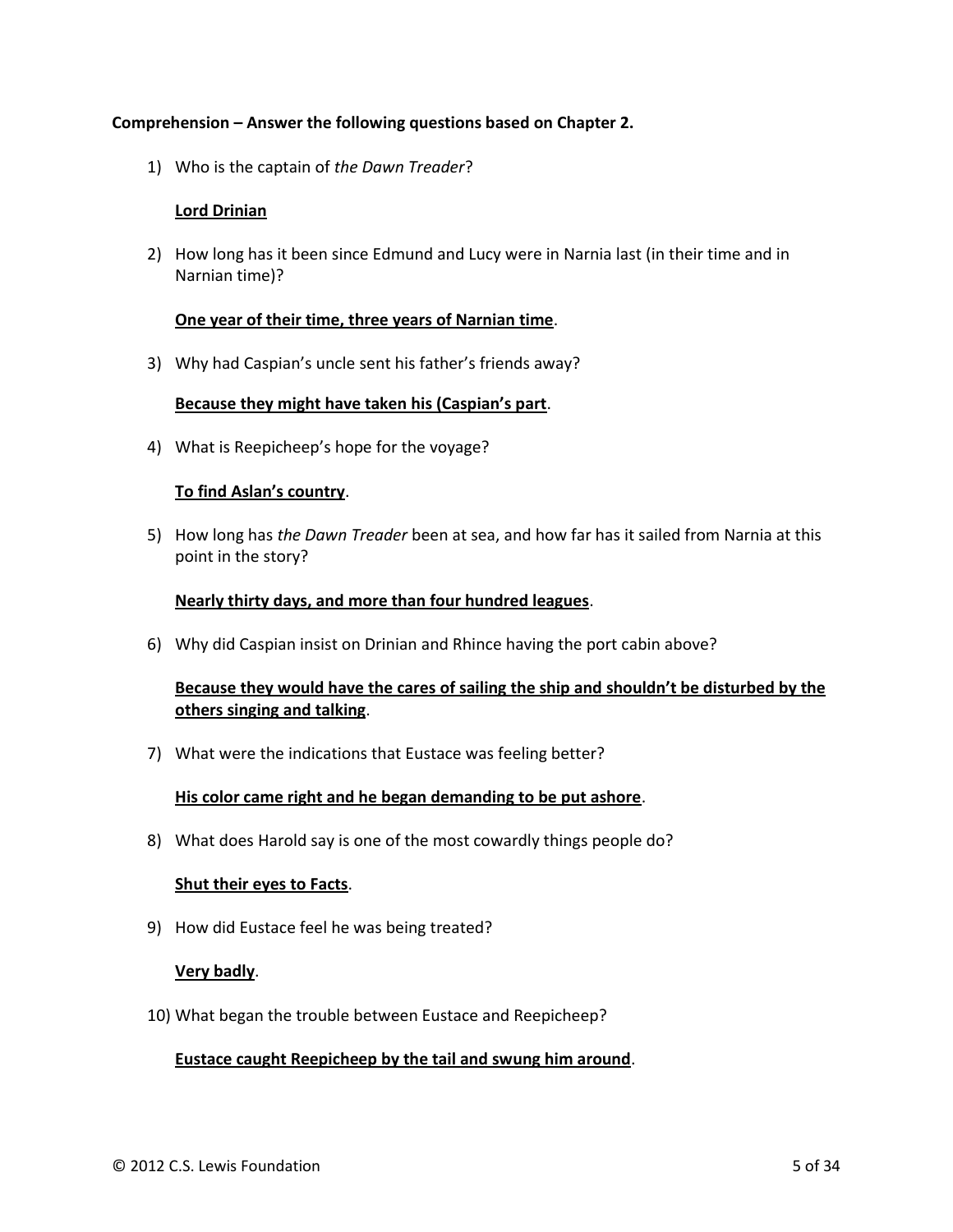#### **Chapter 3: The Lone Islands**

**Vocabulary Enrichment Activities:** 

- **A. Fill in the blanks with the words or expressions from the lists above that make the most sense based on the story.**
- 1) The Lone Islands were **attached to the crown of Narnia** even in the days of the White Witch.
- 2) Lucy enjoyed walking barefoot on the downy **turf** of Telimath.
- 3) Caspian didn't know whether the islanders would still **"acknowledge our over-lordship."**
- 4) The stranger told Caspian that **"His Sufficiency"** the governor was at Narrowhaven.
- 5) The slavers took the prisoners to their **bedraggled** ship.
- 6) The gentleman who bought Caspian referred to Pug as **"carrion."**
- 7) Caspian promised the Lord Bern that the price he had paid would be **made good** out of the royal treasury.
- 8) The slaver told the prisoners not to start any **jaw**.
- 9) Despite enjoying the day, Caspian felt sorry for the others **languishing** on Pug's ship.
- 10) Lord Bern's estate was a prosperous **fief**.
- **B. Correctly use each of these words/expressions in a sentence:**
- 1) uninhabited
- 2) wares
- 3) rigmarole
- 4) disbursed
- 5) pattering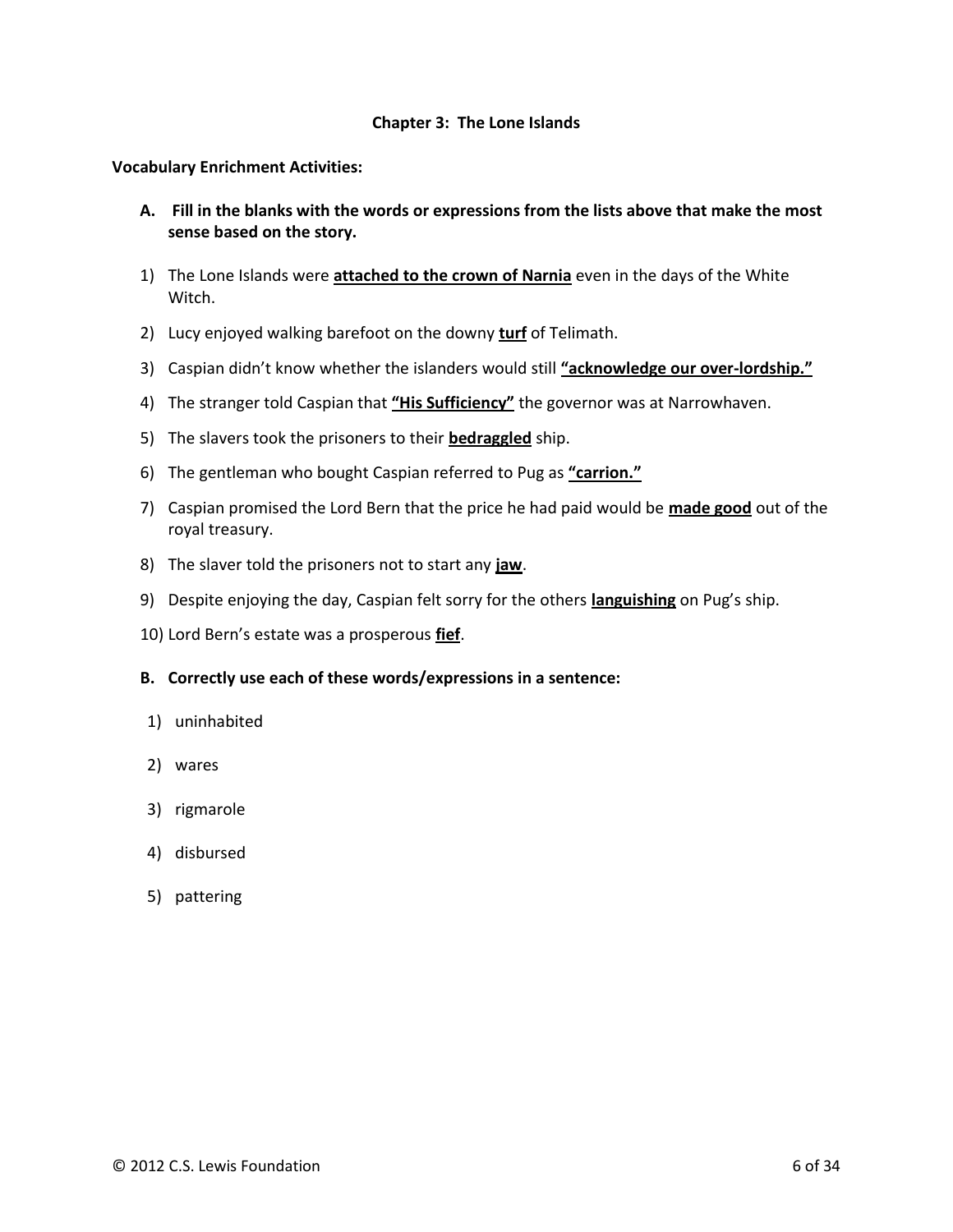#### **Comprehension – Answer the following questions based on Chapter 3.**

1) Why did Edmund advise against landing on Felimath?

#### **Because it had been, and still seemed to be, almost uninhabited**.

2) Why did the ship land on Felimath after all?

#### **Because Lucy and Caspian both wanted to go ashore**.

3) Which passengers of the *Dawn Treader* went ashore?

#### **Caspian, Lucy, Edmund, Eustace, and Reepicheep**

4) Why didn't Caspian want to be known?

# **Because he wasn't sure the islanders would acknowledge his over-lordship, and therefore it might not be safe**.

5) Who were the strangers met on Felimath?

#### **Slave traders**

6) Who did the gentleman who bought Caspian turn out to be?

#### **The Lord Bern**.

7) Why did he buy Caspian?

#### **Because Caspian reminded him of someone**.

8) Why did the gentleman counsel Caspian not to try to rescue his friends at once?

#### **Because he knew more ships would come out to help Pug**.

9) What plan did he propose instead?

# **To sail around the island, then run up banners and signals to trick the governor into thinking the king had a whole fleet**.

10) Where was the gentleman's estate located?

#### **On the southern shore of Avra**.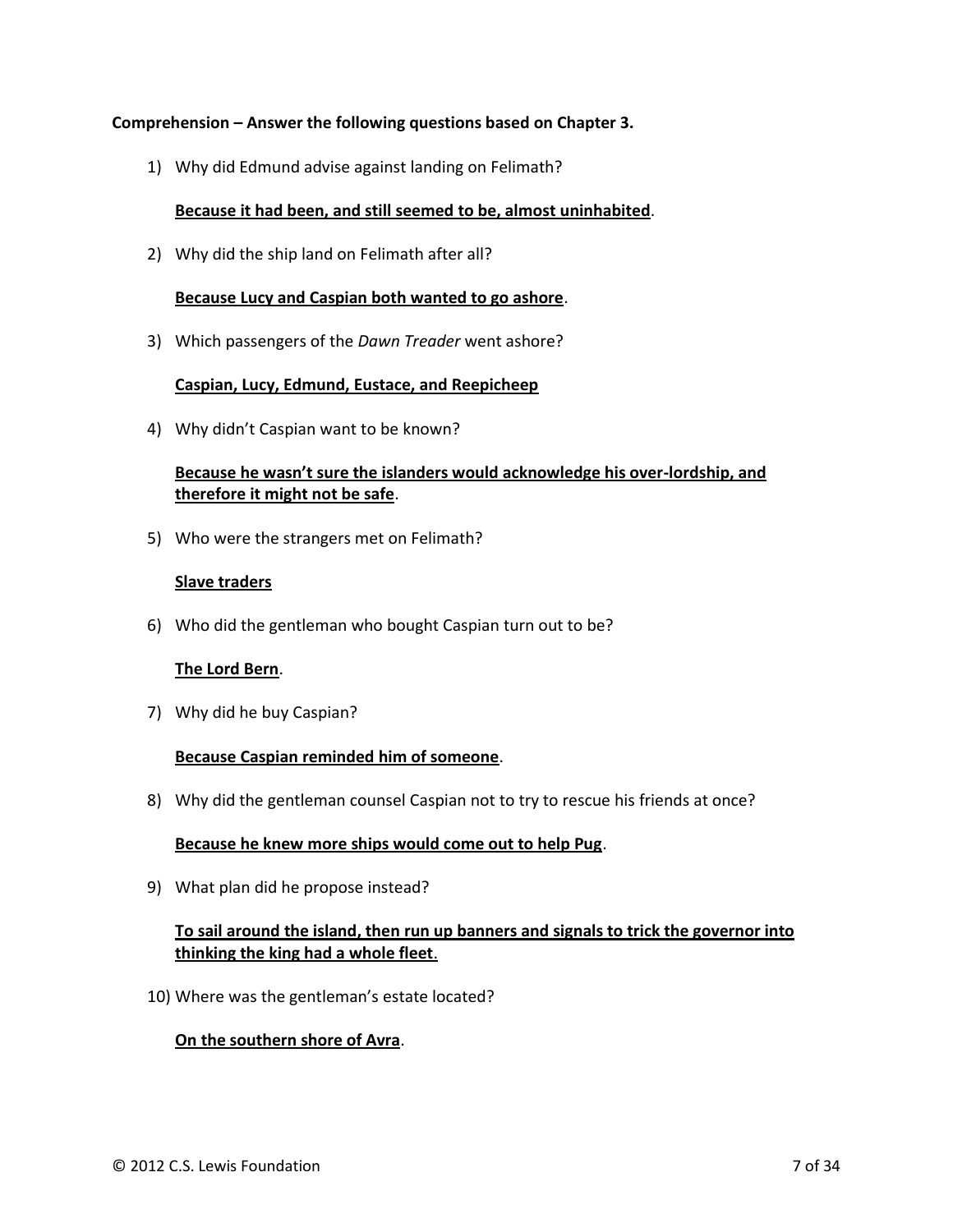#### **Chapter 4: What Caspian Did There**

**Vocabulary Enrichment Activities:** 

- **A. Fill in the blanks with the words or expressions from the lists above that make the most sense based on the story.**
- 1) A crowd had gathered at the **jetty** to meet Caspian.
- 2) The castle gatekeeper came out of the **postern**.
- 3) The captain of the castle guard was **languid** and **dandified**.
- 4) Governor Gumpas was a **bilious** looking man.
- 5) **Dossiers** and **sealing wax** were among the items that fell from the table Bern and Drinian overturned.
- 6) Gumpas didn't know that the *Dawn Treader* didn't really have any **consorts** following it.
- 7) The slave up for sale when Caspian and his company entered the market was an **agricultural laborer**.
- 8) Pug and Tacks had started calling Eustace **"Sulky."**

- 1) slovenly
- 2) cascade
- 3) abominable
- 4) ingratiating
- 5) galling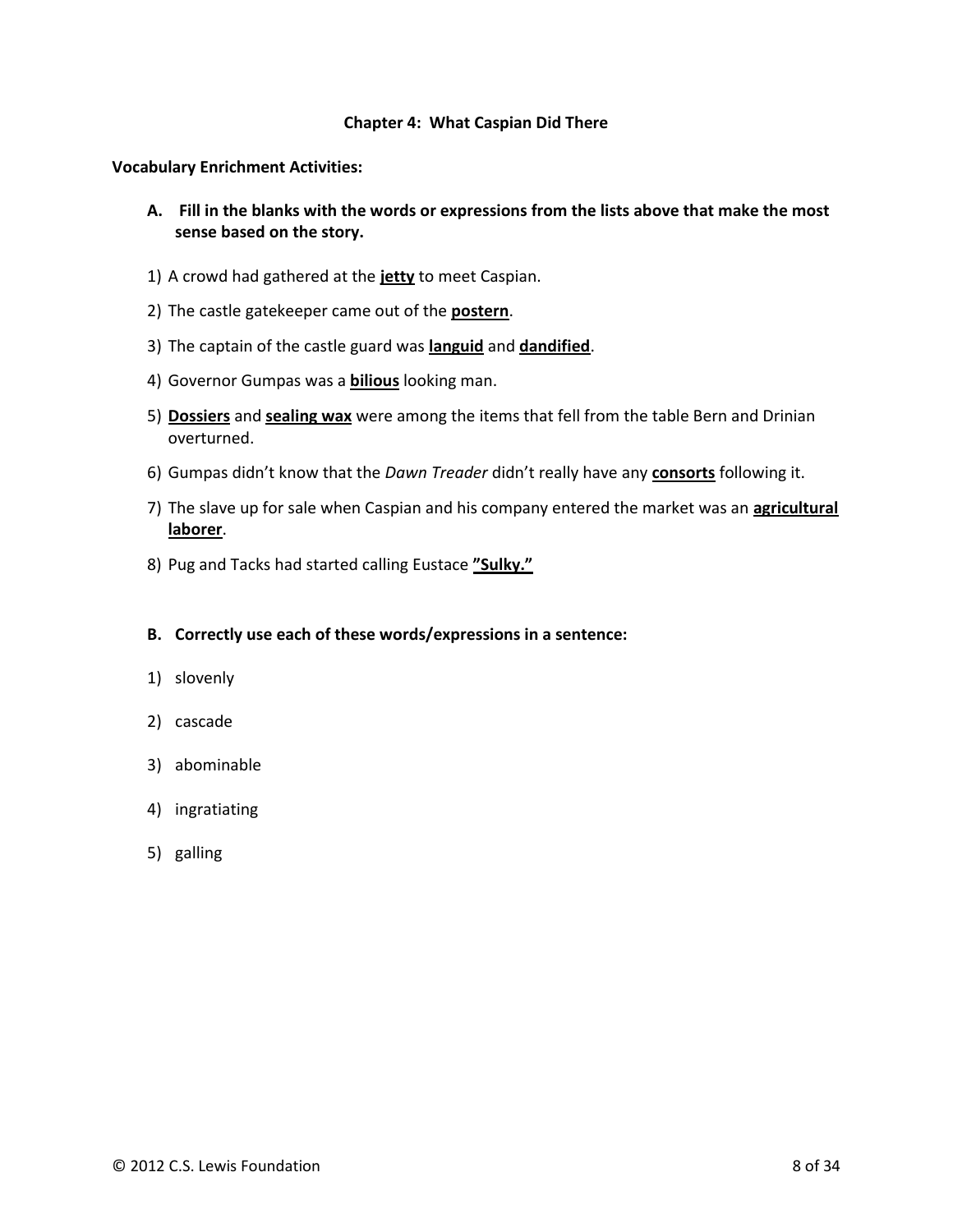#### **Comprehension – Answer the following questions based on Chapter 4.**

1) Who were the people who met Caspian when he landed at Narrowhaven?

#### **Friends of the Lord Bern**.

2) What was Gumpas doing during the procession?

#### **Sitting at his table looking over papers**.

3) What was the only part of Caspian's speech in the courtyard that most of the guards understood?

#### **"Command a cask of wine to be opened…"**

4) Who went into the hall with Caspian?

#### **Bern, Drinian, and four others**.

5) What was the first point on which Caspian required an explanation from Governor Gumpas?

#### **The failure to pay tribute to Narnia for the past hundred and fifty years**.

6) What was the second point requiring explanation?

#### **The slave trafficking**.

7) What did the governor claim was the reason for the second matter?

#### **That it was a necessary, unavoidable part of the islands' economy**.

8) Why did Caspian say Pug's life was forfeit?

#### **For laying hands on the royal person**.

9) How did Caspian rescue Edmund, Lucy, Reepicheep, and Eustace?

#### **He required Pug to repay the money he had been paid for them**.

10) What was Caspian able to learn in Narrowhaven about the lands further east?

#### **No one could tell of any lands beyond the Lone Islands**.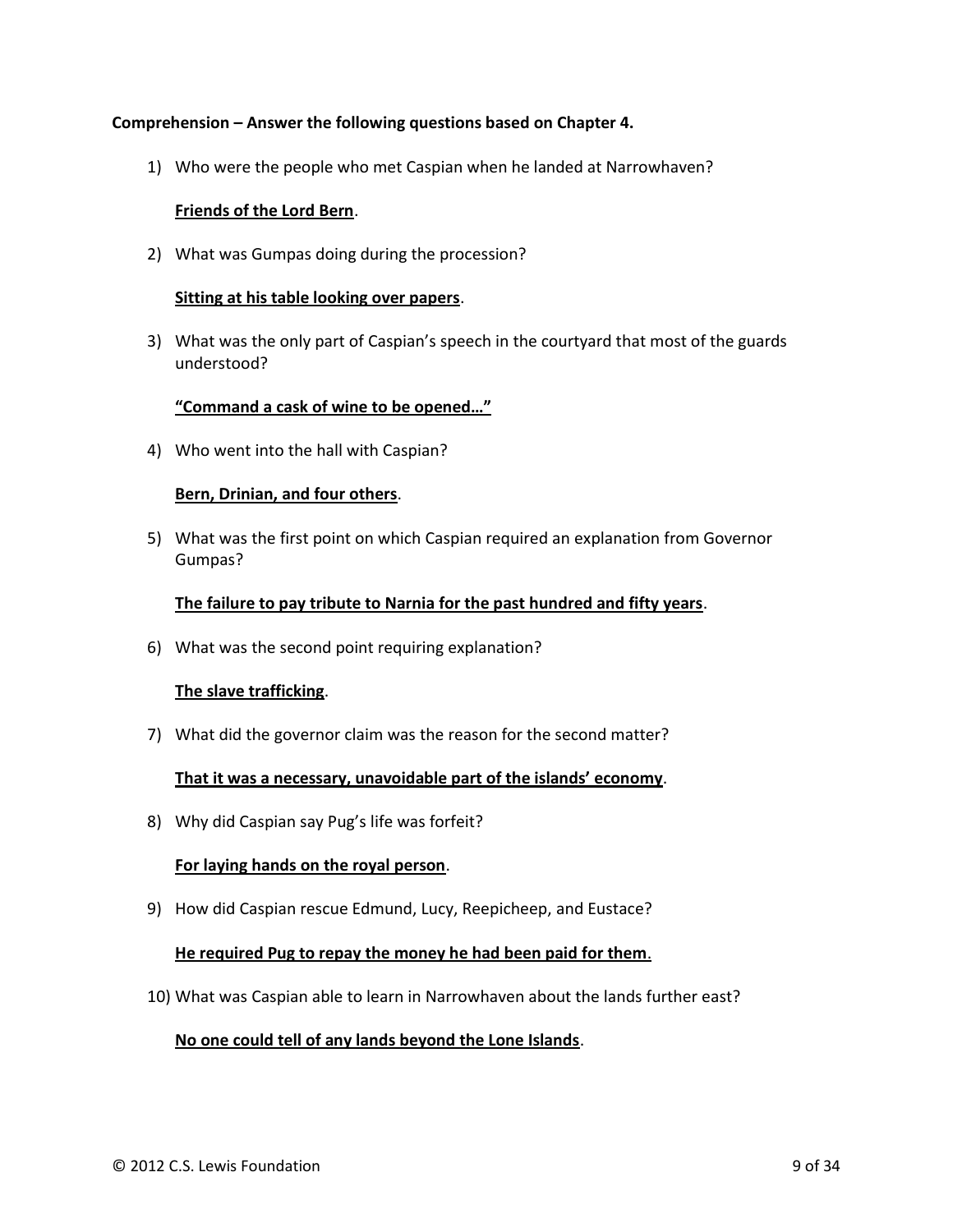#### **Chapter 5: The Storm and What Came of It**

**Vocabulary Enrichment Activities:** 

- **A. Fill in the blanks with the words or expressions from the lists above that make the most sense based on the story.**
- 1) The *Dawn Treader* became a live ship again after the **tug** cast off and a wave ran up under her prow.
- 2) Reepicheep sometimes did poorly at chess because his mind was full of **forlorn hopes** or **death and glory charges** or **last stands**.
- 3) Lucy got to her cabin and shut out the **appalling** sight of the speed at which they were rushing into the darkness.
- 4) Eustace was upset that there was neither a **wireless** nor a **rocket** on board with which to signal for help.
- 5) On September 4, the *Dawn Treader* was still **becalmed**.
- 6) Eustace felt that he was treated **scandalously** when he tried to get water in the middle of the night.
- 7) A hunting party was organized to shoot any **game** that might be found on the island.
- 8) Seen from the shore, the ship looked like a crippled, discoloured **hulk**..
- 9) Eustace finally came **slithering** down a slide of loose stones to a level place.

- 1) forlorn
- 2) sinister
- 3) appalling
- 4) vague
- 5) venture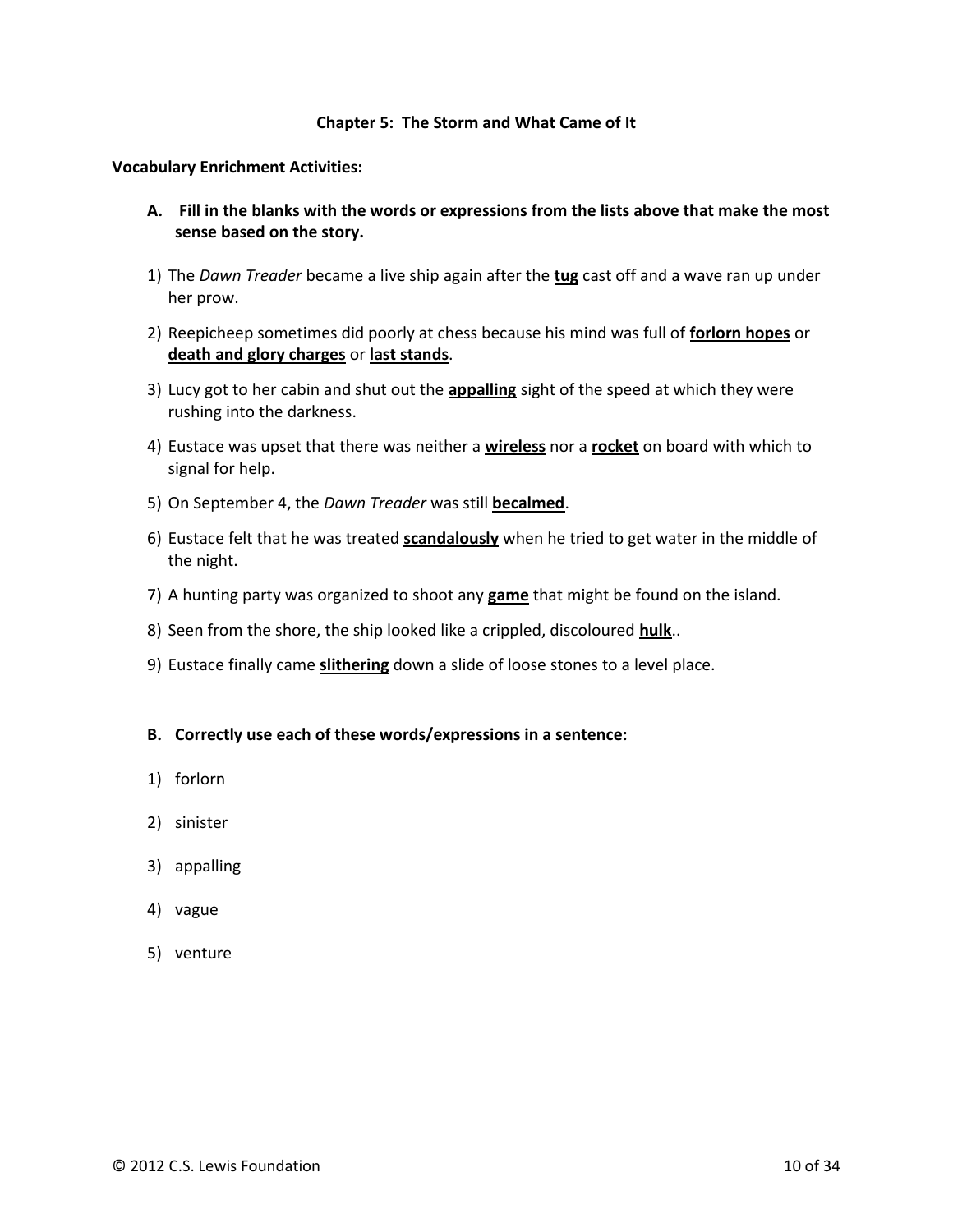#### **Comprehension – Answer the following questions based on Chapter 5.**

1) How long after their landing did the *Dawn Treader* leave Narrowhaven?

#### **Nearly three weeks**.

2) What were the first few days of the voyage like?

#### **delightful**

3) What were the signs that a storm was coming up?

# **A rack of clouds built up, the waves took unusual shapes, the sea turned a drab color, and the air grew cold**.

4) What preparations were made for the storm?

#### **The hatches were battened down, the galley fire was put out, and the sail was reefed**.

5) How long did the storm last?

#### **Twelve days and nights**.

6) Why was it decided to keep going forward rather than turning back?

#### **There weren't enough provisions to last the voyage back**.

7) Why did Eustace wander away from the rest of the party?

#### **To avoid helping with the work**.

8) What showed that his new life had already done Eustace some good?

# **He kept "plugging away" instead of giving up the climb**.

9) How did Eustace begin to feel before long?

# **lonely**

10) Where was Eustace at the end of the chapter?

#### **In an unknown valley nowhere in sight of the sea**.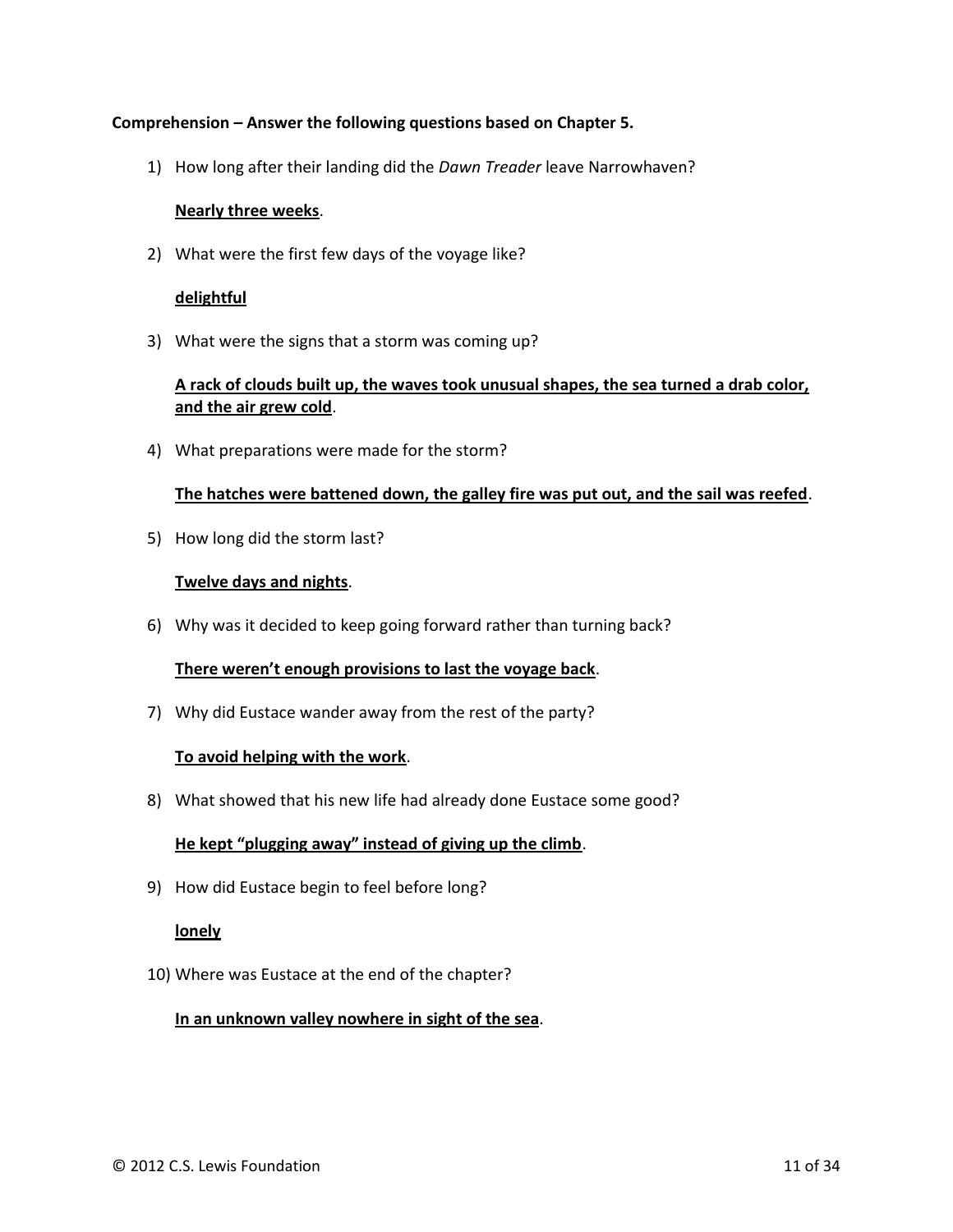#### **Chapter 6: The Adventures of Eustace**

**Vocabulary Enrichment Activities:** 

- **A. Fill in the blanks with the words or expressions from the lists above that make the most sense based on the story.**
- 1) Eustace had come down the ridge by way of a long, green **spit** of land.
- 2) When he heard a noise, Eustace **slewed his head around**.
- 3) He saw a creature with a long **lithe** body.
- 4) The books Eustace had read said a lot about **exports** and **imports**.
- 5) Rhince said it would be **good riddance** if Eustace was lost.
- 6) When Eustace couldn't hold his breath any longer, he let it out **stealthily**.
- 7) The search party brought back **disquieting** news.
- 8) Late in the night, when the dragon was seen flying over, Caspian advised that everyone must show great **constancy**.
- 9) Caspian would not allow Reepicheep to attempt a **single combat** with the dragon.

- 1) immense
- 2) bolted
- 3) slink
- 4) hoard
- 5) lighted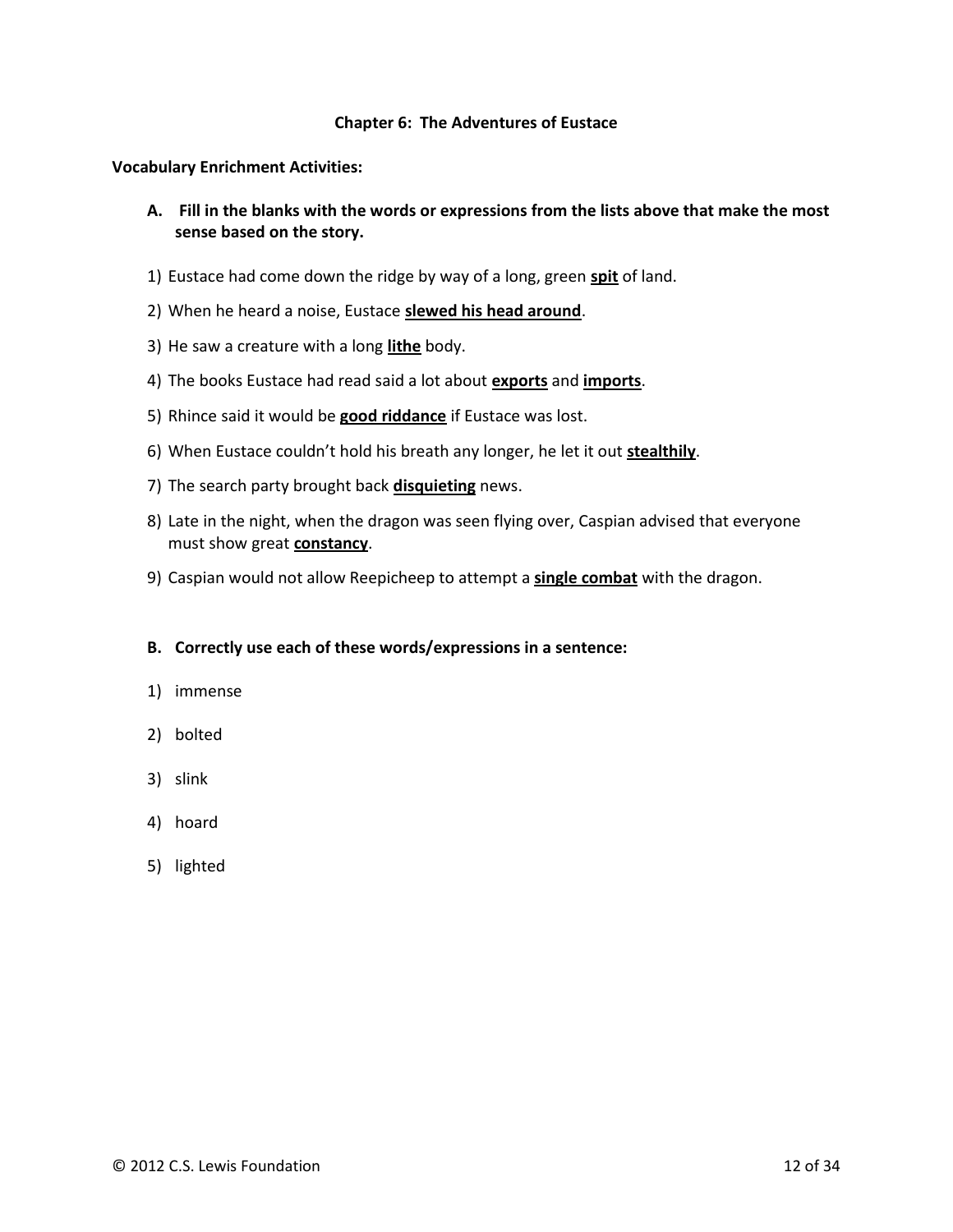#### **Comprehension – Answer the following questions based on Chapter 6.**

1) When did the rest of the company first notice Eustace was missing?

#### **After the second helping of dinner**.

2) How did Eustace feel when he realized the dragon had died?

#### **Relieved, and then as if he had fought and killed the dragon himself**.

3) What piece of treasure did he take?

#### **A bracelet**.

4) What do you think Lucy's "white face" when they can't find Eustace indicates?

#### **That she is concerned about him**.

5) What finally woke Eustace?

#### **A pain in his arm**.

6) What did Eustace fear when he saw the dragon claw moving beside him?

#### **That the dragon's mate was beside him**.

7) How did he come to discover what had happened?

#### **He saw his reflection in the pool**.

8) After his first feeling of relief, what did Eustace realize?

#### **That he wanted to be back among humans, and be friends**.

9) What did the dragon do when Caspian and the others approached it?

#### **It retreated into the water**.

10) Who was the first to step out and speak directly to the dragon?

#### **Reepicheep**.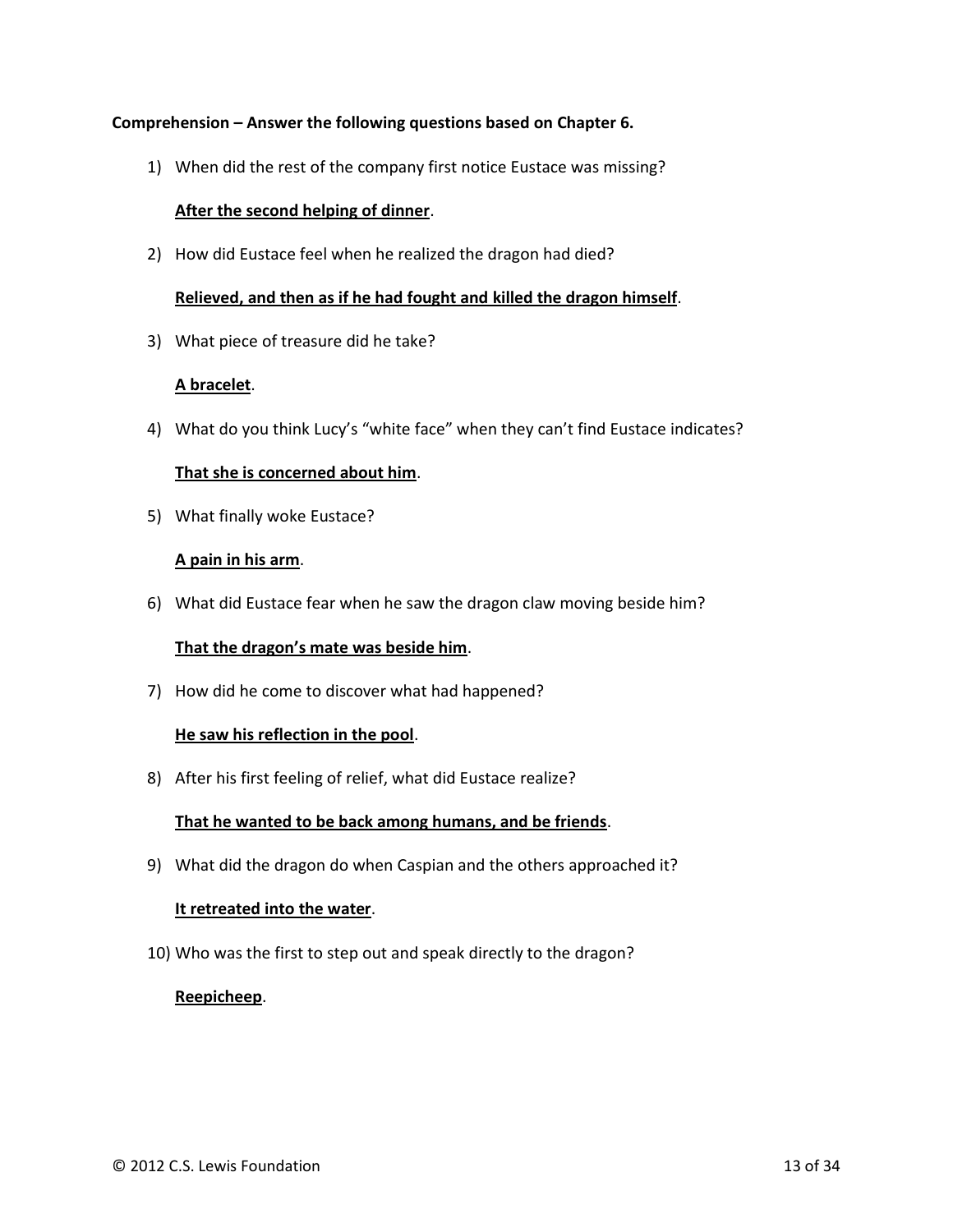#### **Chapter 7: How the Adventure Ended**

**Vocabulary Enrichment Activities:** 

- **A. Fill in the blanks with the words or expressions from the lists above that make the most sense based on the story.**
- 1) Caspian and Drinian recognized the **device** on the armband the dragon was wearing.
- 2) Lucy thought maybe the dragon was the Lord Octesian **under an enchantment**.
- 3) When they realized that the dragon was Eustace, some of the sailors jumped back with **ejaculations** that the narrator didn't record.
- 4) The company tried to reassure Eustace that he would be **as right as rain** within a few days.
- 5) The explanations Eustace tried to write in the sand kept getting washed away or **trodden** on before they were finished.
- 6) The island was uninhabited except for wild goats and **droves of wild swine**.
- 7) Eustace was able to help a great deal with the **revictualling** of the ship.
- 8) He also found a pine tree that would make a **capital** mast.
- 9) When he was thrown into the water, it **smarted** for a moment.
- 10) The armband caught on a projection of rock, like a well-thrown **quoit**.

- 1) disputed
- 2) obstinate
- 3) humane
- 4) unmitigated
- 5) tender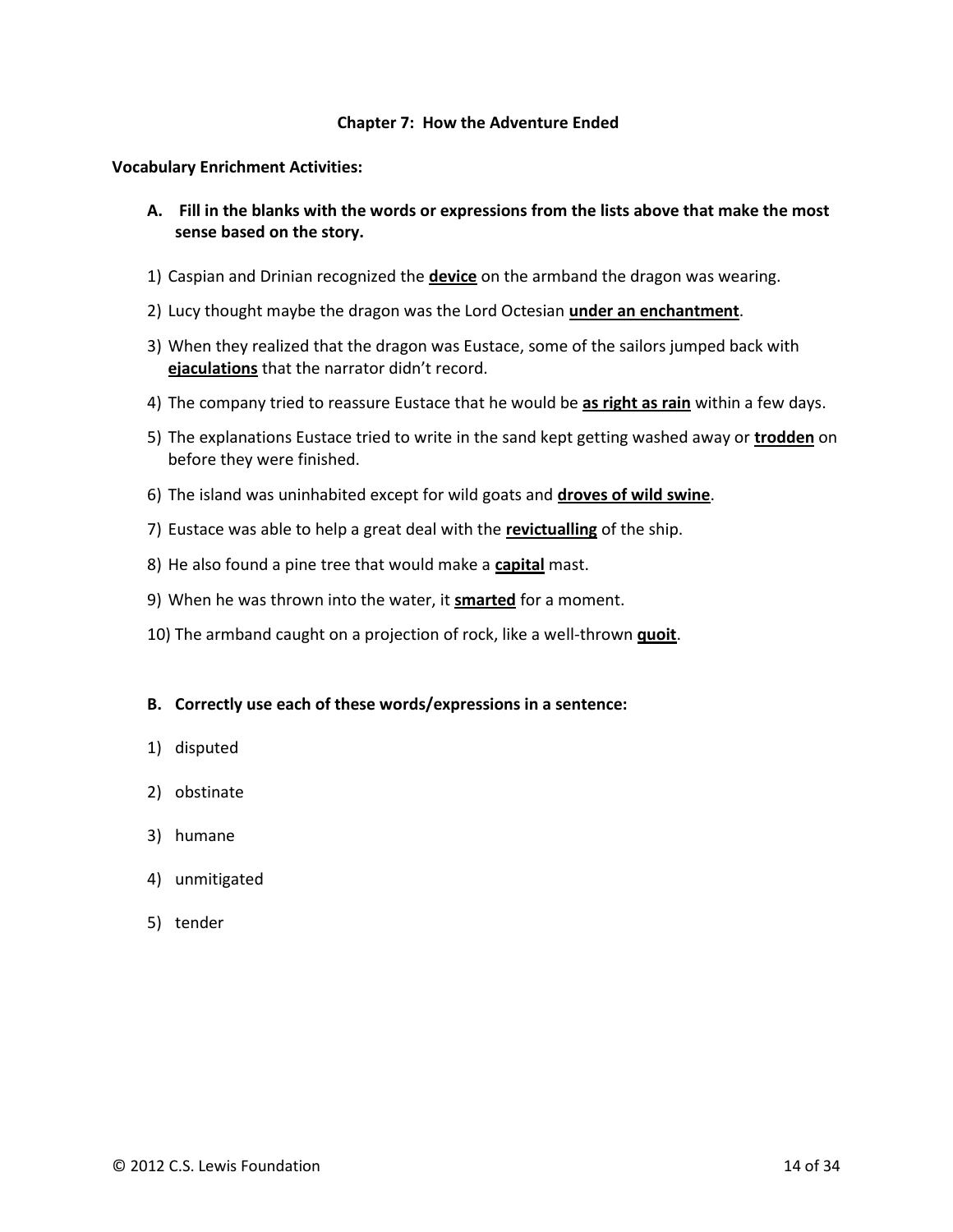#### **Comprehension – Answer the following questions based on Chapter 7.**

1) Who first guessed that the dragon was an enchanted human?

#### **Lucy**

2) What was the first indication of the improvement in Eustace's character?

#### **He was anxious to help**.

3) In what ways did the dragon Eustace make himself helpful to the rest of the company?

#### **By bringing back food, finding a tree for a new mast, and keeping the others warm**.

4) What was it that kept Eustace from despair?

#### **The pleasure of being liked and liking others**.

5) Who was his most constant comforter, and why was this surprising?

# **Reepicheep – surprising because Eustace had mistreated him** .

6) What was the problem that hung over everyone like a cloud?

#### **What to do with the dragon when they were ready to sail**.

7) What was Eustace realizing more and more during the time that he was a dragon?

#### **That he had been a nuisance since he came aboard, and was a greater nuisance now**.

8) Who was the first person to see Eustace in human form again?

#### **Edmund**.

9) How long was Eustace enchanted?

#### **Six days**.

10) How was he changed back into human form?

# **Aslan tore off the dragon skin**.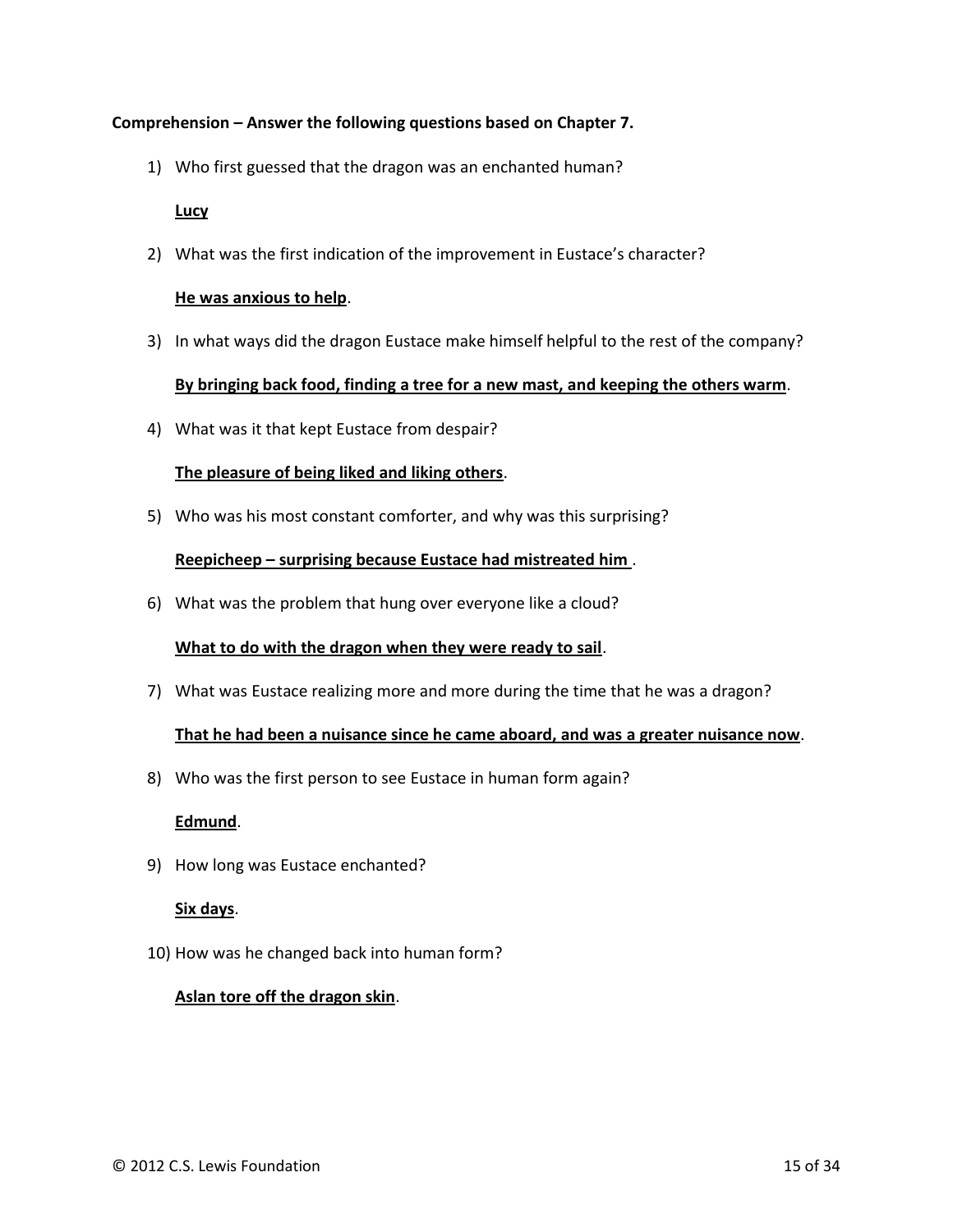#### **Chapter 8: Two Narrow Escapes**

#### **Vocabulary Enrichment Activities:**

- **A. Fill in the blanks with the words or expressions from the lists above that make the most sense based on the story.**
- 1) Drinian was staring at what looked like a line of rocks with **intervals** of about forty feet between them.
- 2) An appalling head raised out of the water only the length of a **cricket pitch** from the side of the ship.
- 3) If the Sea Serpent had closed the loop, the *Dawn Treader* would have been **matchwood**.
- 4) When the gale came up, Drinian advised trying to get under the **lee** of the nearby land and **lie in harbor** until the storm ended.
- 5) Drinian thought **it made little odds** which stream they tried to reach.
- 6) Edmund found a **sword-hilt** in the heather when the company stopped to rest, and Lucy discovered a **mail shirt**.
- 7) Upon learning the secret of the pool, Caspian wanted to **bind all the company to secrecy** .
- 8) Drinian told Rhince that "their Majesties all seemed **bewitched**.

- 1) vermilion
- 2) valour
- 3) fishy
- 4) narrow shave
- 5) under allegiance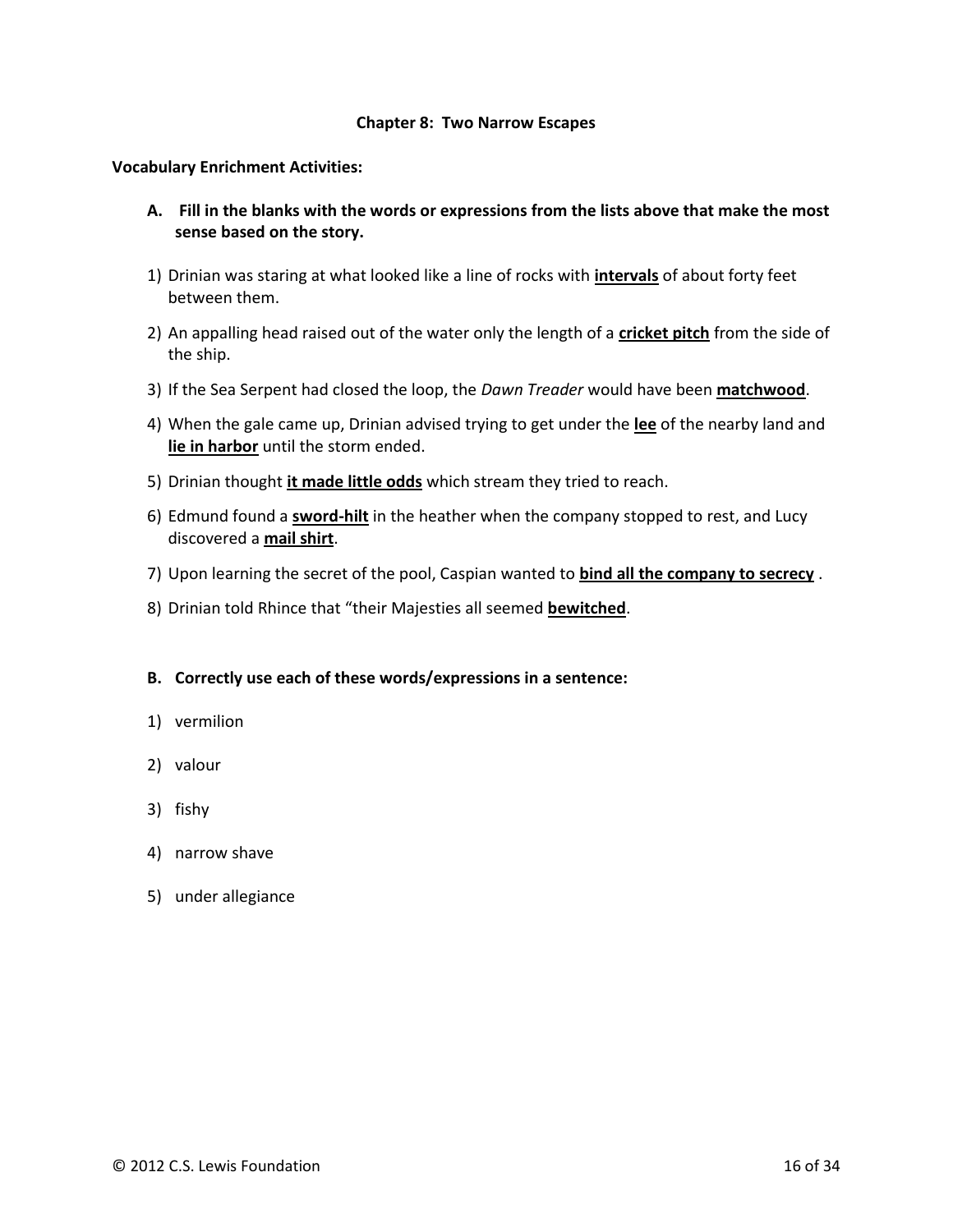#### Comprehension **– Answer the following questions based on Chapter 8.**

1) What was the mood on the *Dawn Treader* when it sailed away from Dragon Island?

#### **cheerful**

2) What did the line of things that looked like smooth round rocks turn out to be?

#### **a Sea Serpent**

3) What was the first brave thing Eustace had ever done?

#### **Attack the Sea Serpent with a sword**.

4) Who first realized what the Sea Serpent intended to do to the ship?

#### **Reepicheep**

5) How many days did the ship sail from Burnt Island until land was next sighted?

#### **nine days**

6) What did the ship's company find in the pool on the next island?

#### **a body**

7) How was the secret of the pool discovered?

#### **Edmund found that his boots were starting to turn to gold**.

8) How did the discovery affect Caspian and Edmund?

#### **They became greedy and began arguing**.

9) What happened to break the spell?

#### **Aslan appeared**.

10) What name did Reepicheep choose for this island?

#### **Deathwater Island**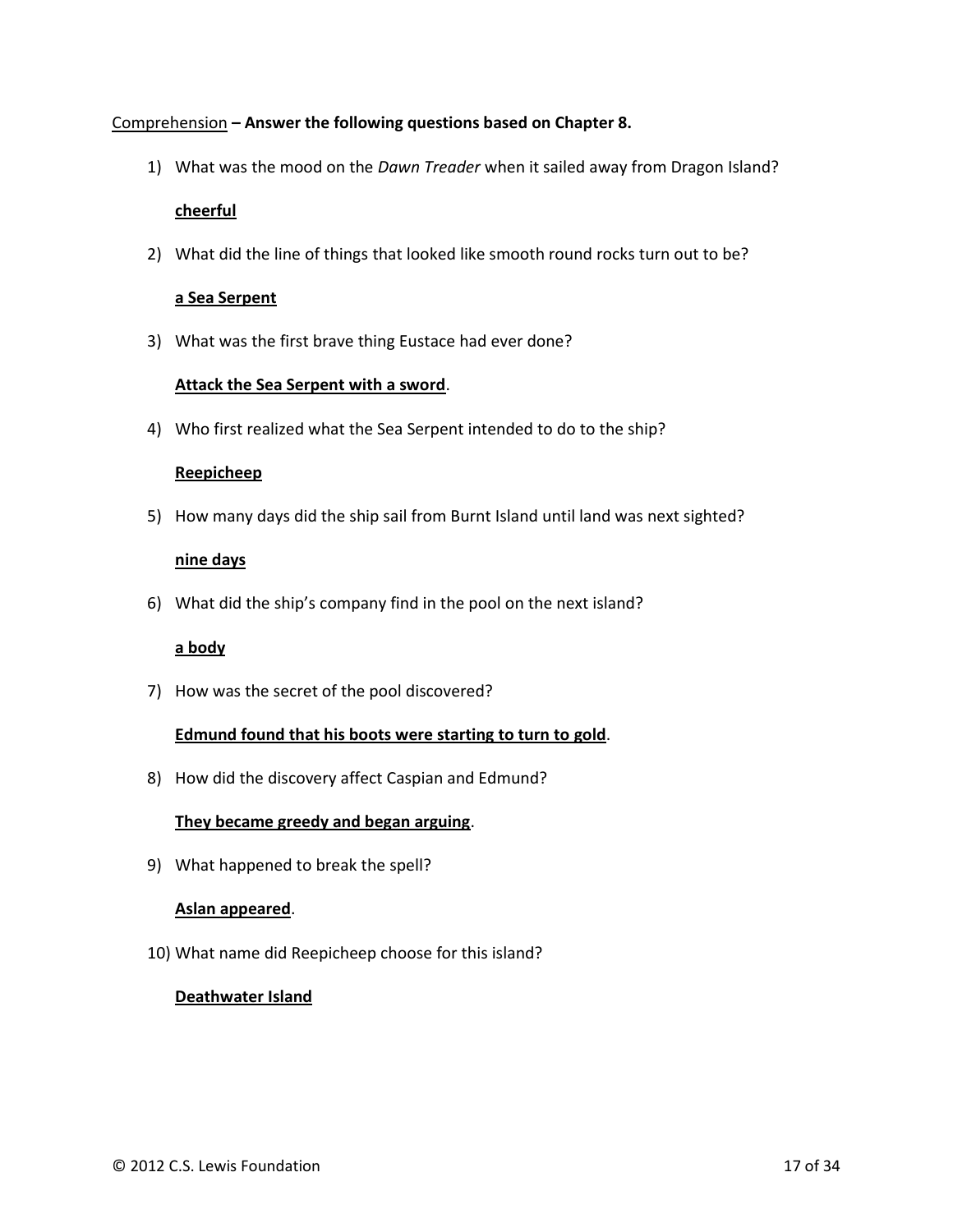#### **Chapter 9: The Island of the Voices**

**Vocabulary Enrichment Activities:** 

- **A. Fill in the blanks with the words or expressions from the lists above that make the most sense based on the story.**
- 1) By the time Lucy **extracted** the stone from her shoe, the others were out of hearing distance.
- 2) Caspian said that being cut off from the boat by invisible enemies was **an ugly furrow to plough**.
- 3) There was not enough depth for the *Dawn Treader* to **stand in** and take the company aboard.
- 4) Reepicheep advised that it was no good creeping and **skulking**.
- 5) Caspian decided they would have to see if the invisible beings would **parley**.
- 6) The magician had put an **uglifying spell** on the invisible creatures.
- 7) The Chief Voice said they had grown **mortal tired** of being invisible .
- 8) The service the voices requested was not **against her Majesty's honour**, so Reepicheep supported Lucy's decision to do it.
- 9) The ship's company was **accompanied** by enormous thumpings across the **flagged** courtyard.

- 1) conspicuous
- 2) folly
- 3) enmity
- 4) treacherous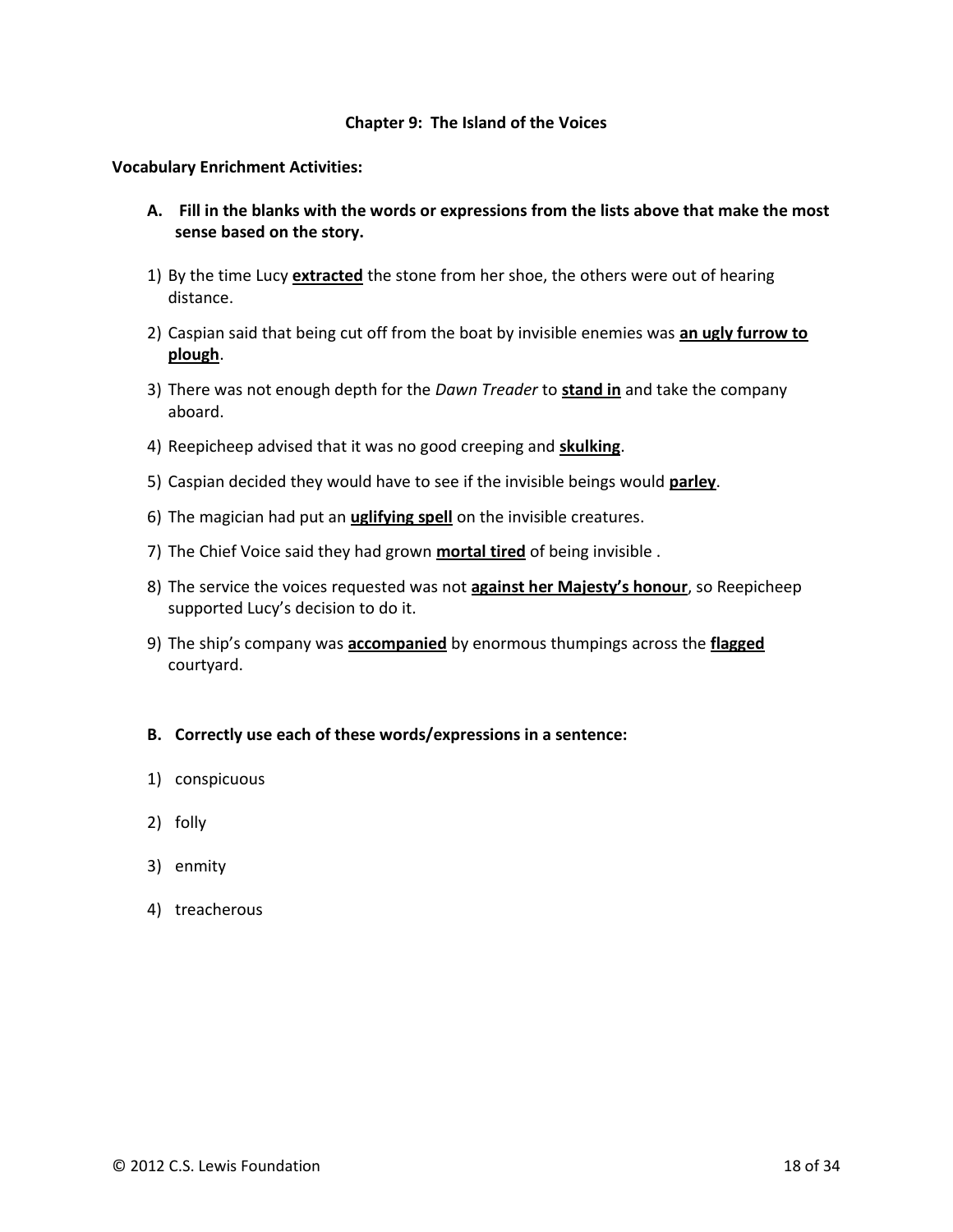#### Comprehension **– Answer the following questions based on Chapter 9.**

1) What did some people think about the sun at the beginning of this chapter?

#### **That it looked larger than it looked from Narnia**.

2) What was odd about the island on which they landed?

#### **It seemed empty but looked well cared for**.

3) Why did Lucy fall behind the others?

#### **She stopped to take a stone out of her shoe**.

4) What did Caspian point out about the house when Eustace said he thought it was empty?

#### **There was smoke rising from the chimney**.

5) How had the inhabitants of the island become invisible?

# **They had put the spell on themselves because they thought the magician had made them ugly**.

6) What did they want from Lucy?

#### **For her to go into the house and find the spell to make them visible again**.

7) Why wouldn't the invisible people go back into the house themselves?

#### **They were afraid**.

8) Why did Lucy agree to do what they asked?

# **Because she realized it was the only way for the ship's company to get away from the island unharmed**.

9) Why did Reepicheep support her decision?

#### **Because it was a noble and heroical act, and not against her honor**.

10) What did Lucy feel about the character of the invisible people?

#### **That they weren't treacherous**.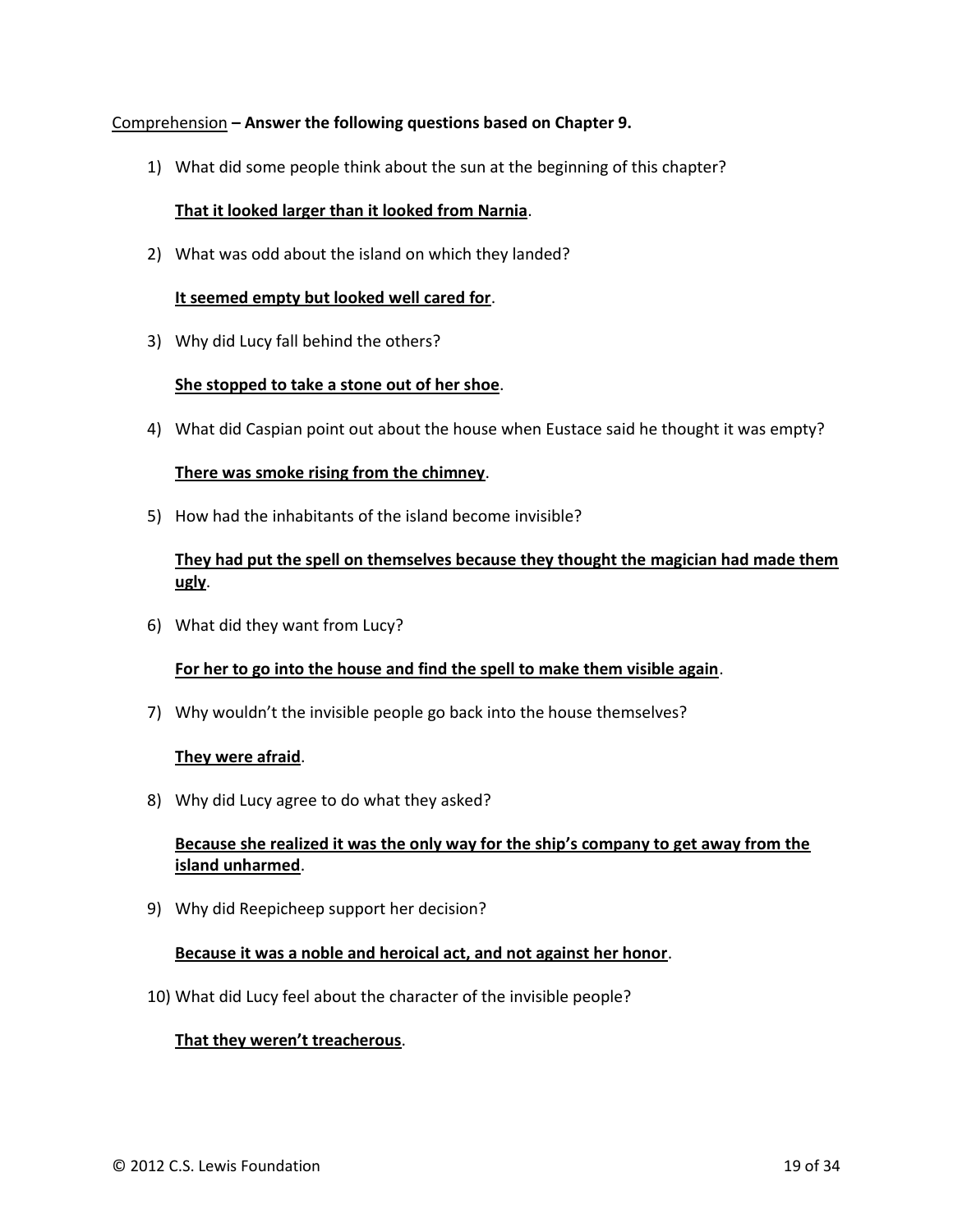#### **Chapter 10: The Magician's Book**

**Vocabulary Enrichment Activities:** 

- **A. Fill in the blanks with the words or expressions from the lists above that make the most sense based on the story.**
- 1) Eustace told Edmund he was getting very **inquisitive** about the invisible people.
- 2) Although the others liked the **mead**, Eustace was sorry he had drunk any.
- 3) Lucy woke up with a feeling like it was an **examination** day.
- 4) After she passed the **landing**, she couldn't hear the clock anymore.
- 5) Lucy saw a spell that promised to make one beautiful beyond **the lot of mortals**.
- 6) She imagined the lands **laid waste** by men fighting for her favor.
- 7) The Susan in the picture was **plainer** than the real Susan .
- 8) Anne said Marjorie had been **taken up** with Lucy during the last school term.
- 9) Aslan told Lucy she had been **eavesdropping**.

- 1) keen
- 2) grimace
- 3) infallible
- 4) induce
- 5) dingy
- 6) reproachfully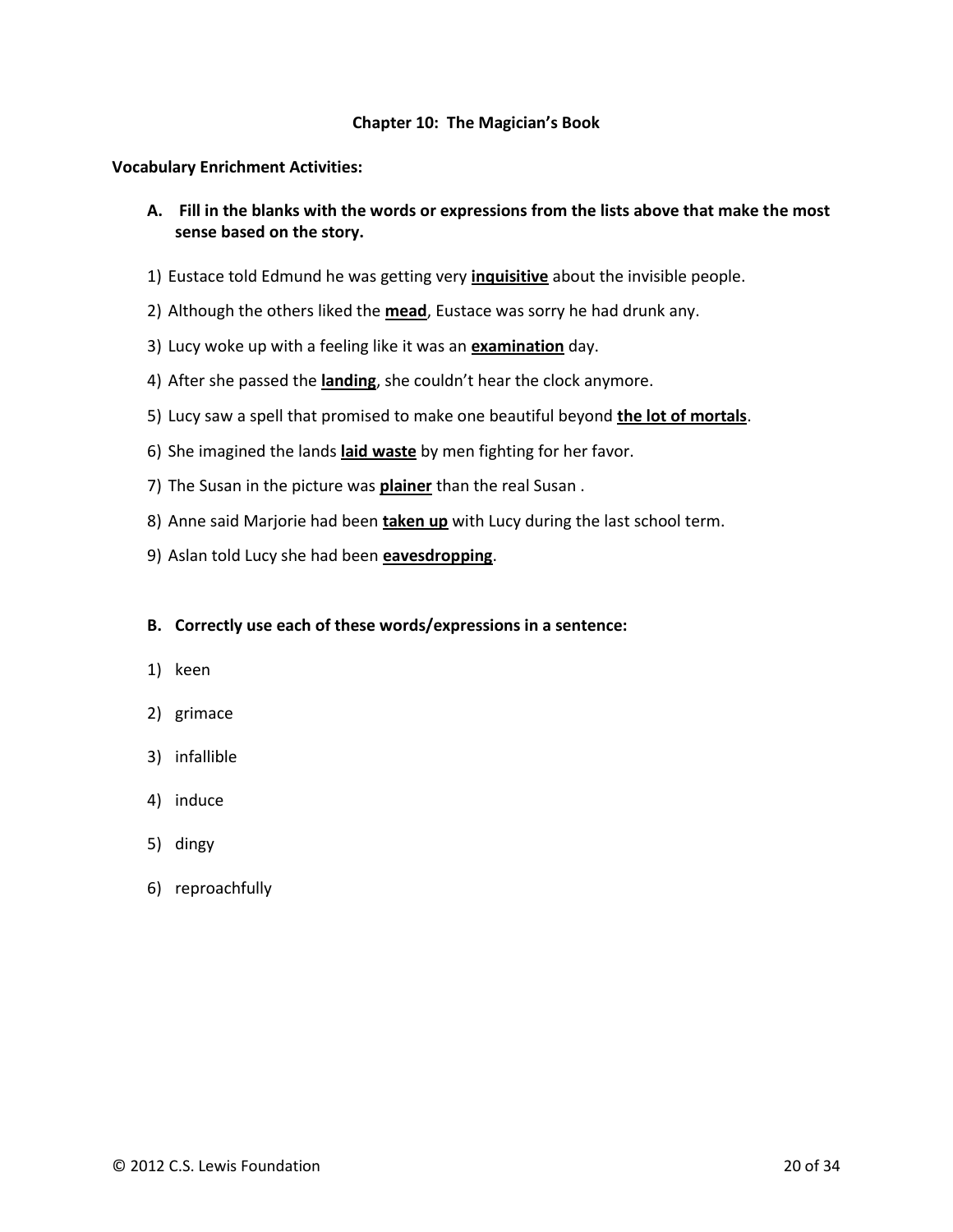#### Comprehension **– Answer the following questions based on Chapter 10.**

1) What was unusual about the conversation of the invisible people?

#### **It consisted entirely of agreements**.

2) What did Lucy see out of the tail of her eye after the sixth door?

#### **A mirror with hair and a beard**.

3) What worried her about the magician's book?

#### **The size of the book and not knowing where in it to look for the spell**.

4) What were the first spells in the book?

#### **Cures for warts and toothache and cramps, and taking a swarm of bees**.

5) What happened the longer Lucy read the book?

#### **The pictures became more real and wonderful**.

6) What was the first spell Lucy thought about saying?

#### **One to make her especially beautiful**.

7) What prevented her from doing it?

#### **A picture of Aslan appeared on the page**.

8) What spell did she say, before the one to make things visible?

#### **One to let her know what her friends thought about her**.

9) What part of the magic of the book did Lucy discover after reading the loveliest story?

#### **That the pages could only be turned forward, not back**.

10) What did Aslan say no one is ever told?

#### **What would have happened**.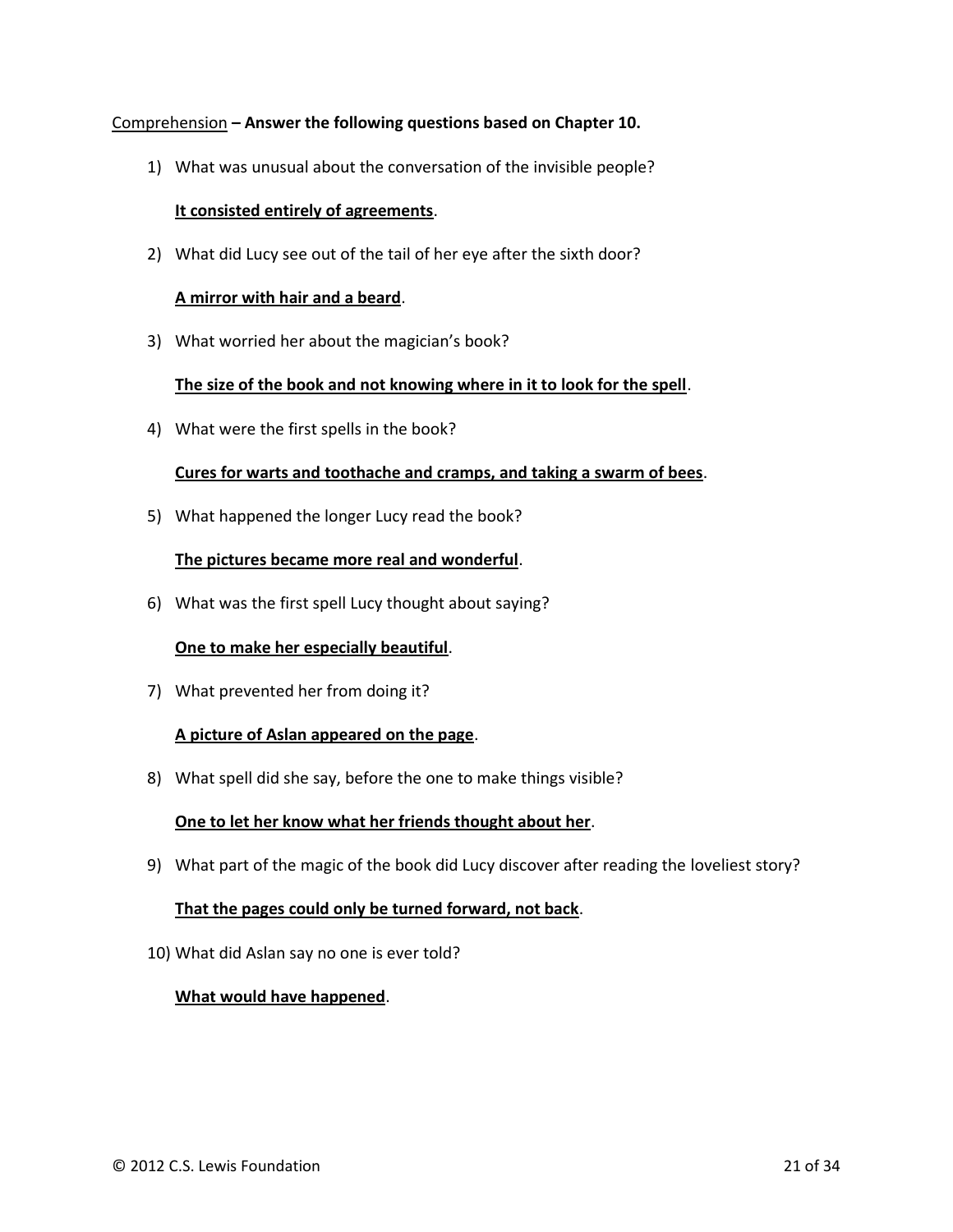#### **Chapter 11: The Dufflepuds Made Happy**

**Vocabulary Enrichment Activities:** 

- **A. Fill in the blanks with the words or expressions from the lists above that make the most sense based on the story.**
- 1) The Magician wore a red robe and a **chaplet** of oak leaves.
- 2) Whether the Duffers should be made as they were before was **a delicate question**.
- 3) They had refused **point blank** to do as the Magician asked.
- 4) Each **monopod** slept flat on its back with its leg straight up in the air above it.
- 5) The Chief said **"we're extremely regrettable"** that Lucy couldn't see them as they were before.

- 1) crestfallen
- 2) conceited
- 3) redoubled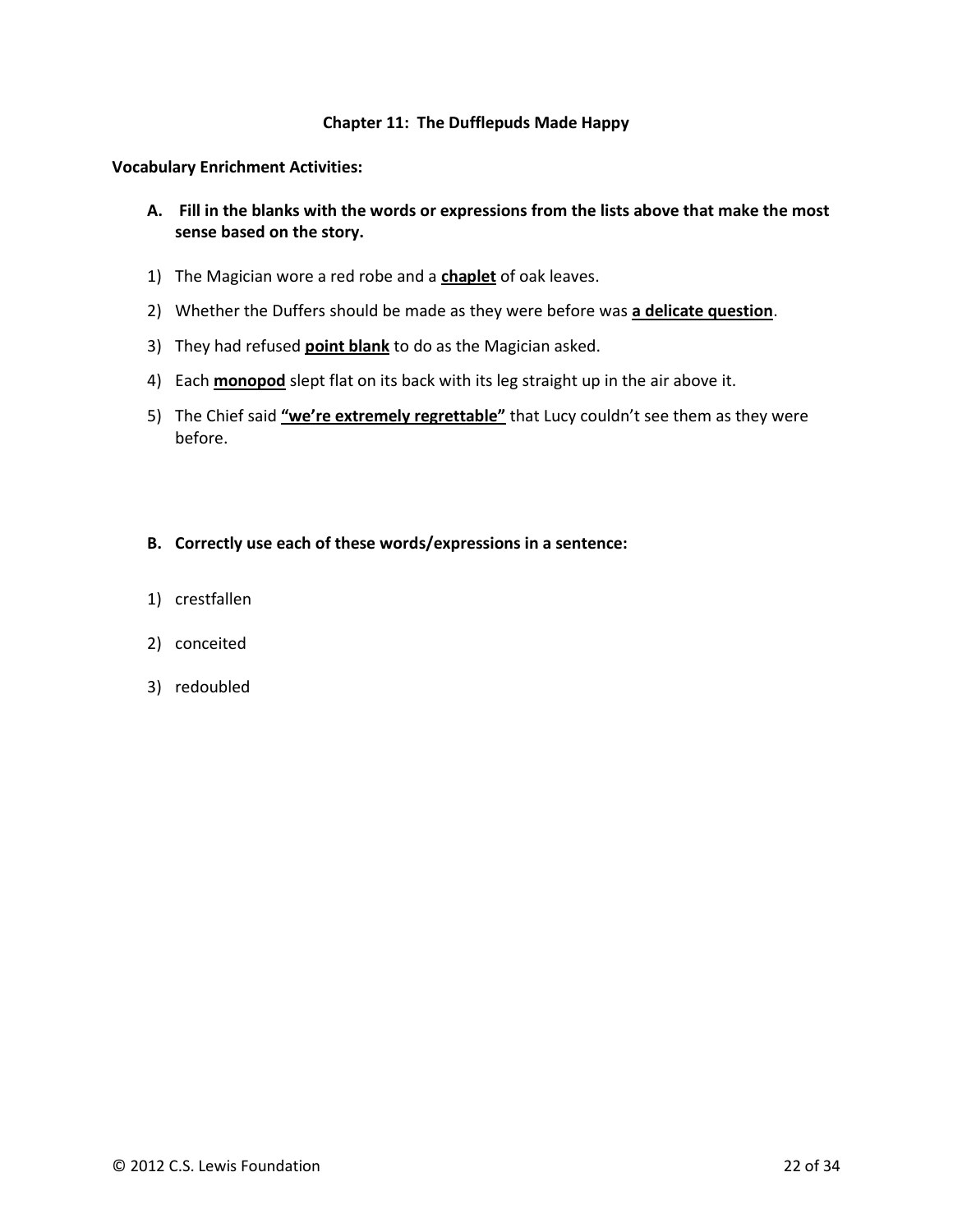#### Comprehension **– Answer the following questions based on Chapter 11.**

1) How did Coriakin feel about the Dufflepuds?

### **Rather fond, and a little impatient**.

2) What day was he waiting for?

#### **The day when they could be governed by wisdom instead of magic**.

3) What does Aslan call *soon*?

#### **All times**

4) Why did Lucy's conscience bother her when she rejoined the others?

# **Because she saw that they had been anxious for her, and she had kept them waiting a long time**,

5) What did Reepicheep teach the monopods?

#### **How to use their feet as boats**.

6) What useful magic did Coriakin do after dinner?

#### **Made a map of the places the** *Dawn Treader* **had visited up to that point**.

7) What information was he able to give Caspian regarding his quest?

# **That the Lords Revilian, Argoz, Mavramorn, and Rhoop had passed his island seven years earlier.**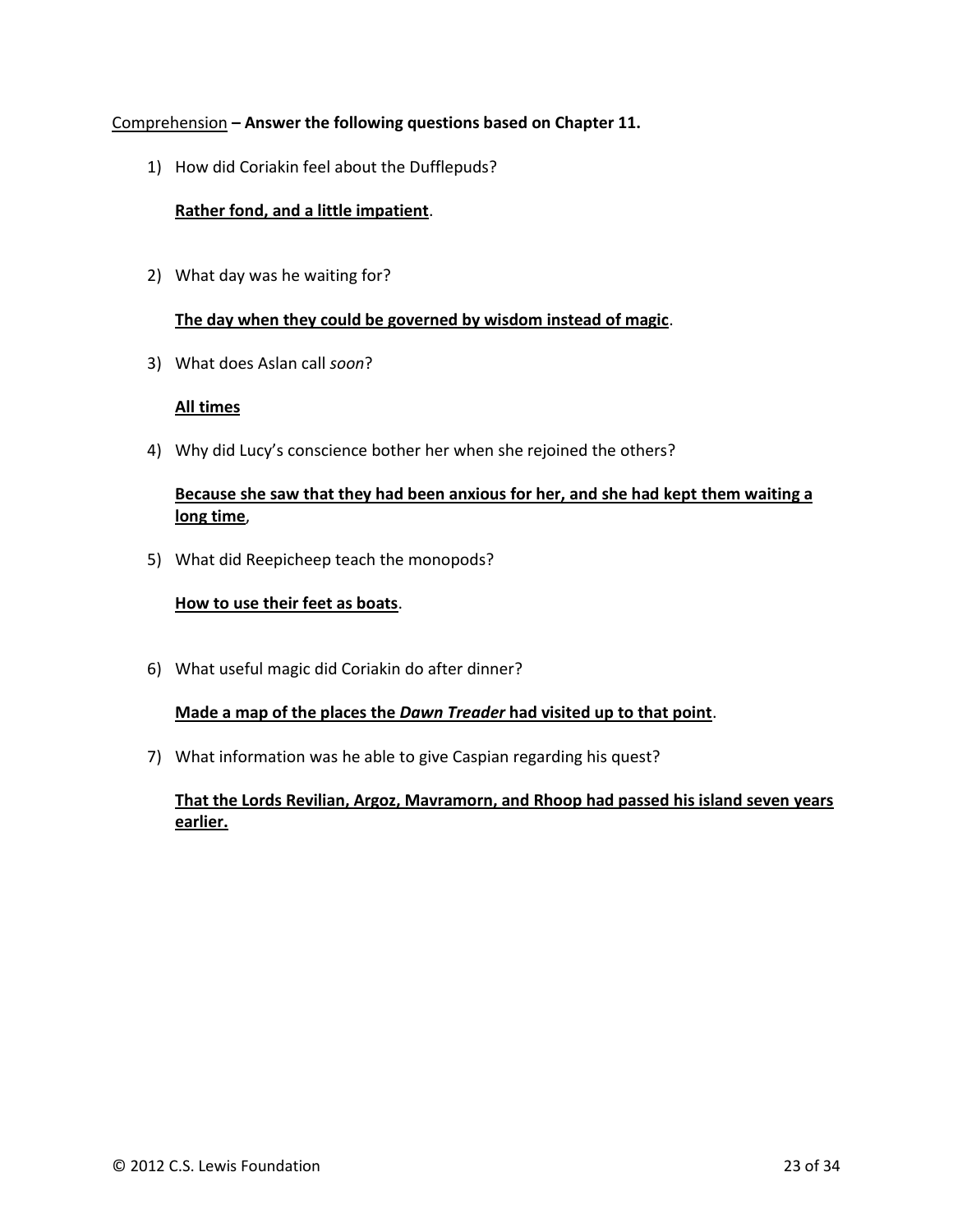#### **Chapter 12: The Dark Island**

#### **Vocabulary Enrichment Activities:**

- **A. Fill in the blanks with the words or expressions from the lists above that make the most sense based on the story.**
- 1) Caspian asked **at length** whether the ship should go forward into the darkness.
- 2) Reepicheep said it would be **cowardice** if they **turned tail**.
- 3) Rynelf was positioned in the bows to **take soundings**.
- 4) Reepicheep didn't like Caspian tolerating what he considered a **mutiny**.
- 5) The beam of light showed an **albatross**.
- 6) Lord Rhoop asked Caspian to "**grant me a boon**."

- 1) lurid
- 2) started
- 3) mutiny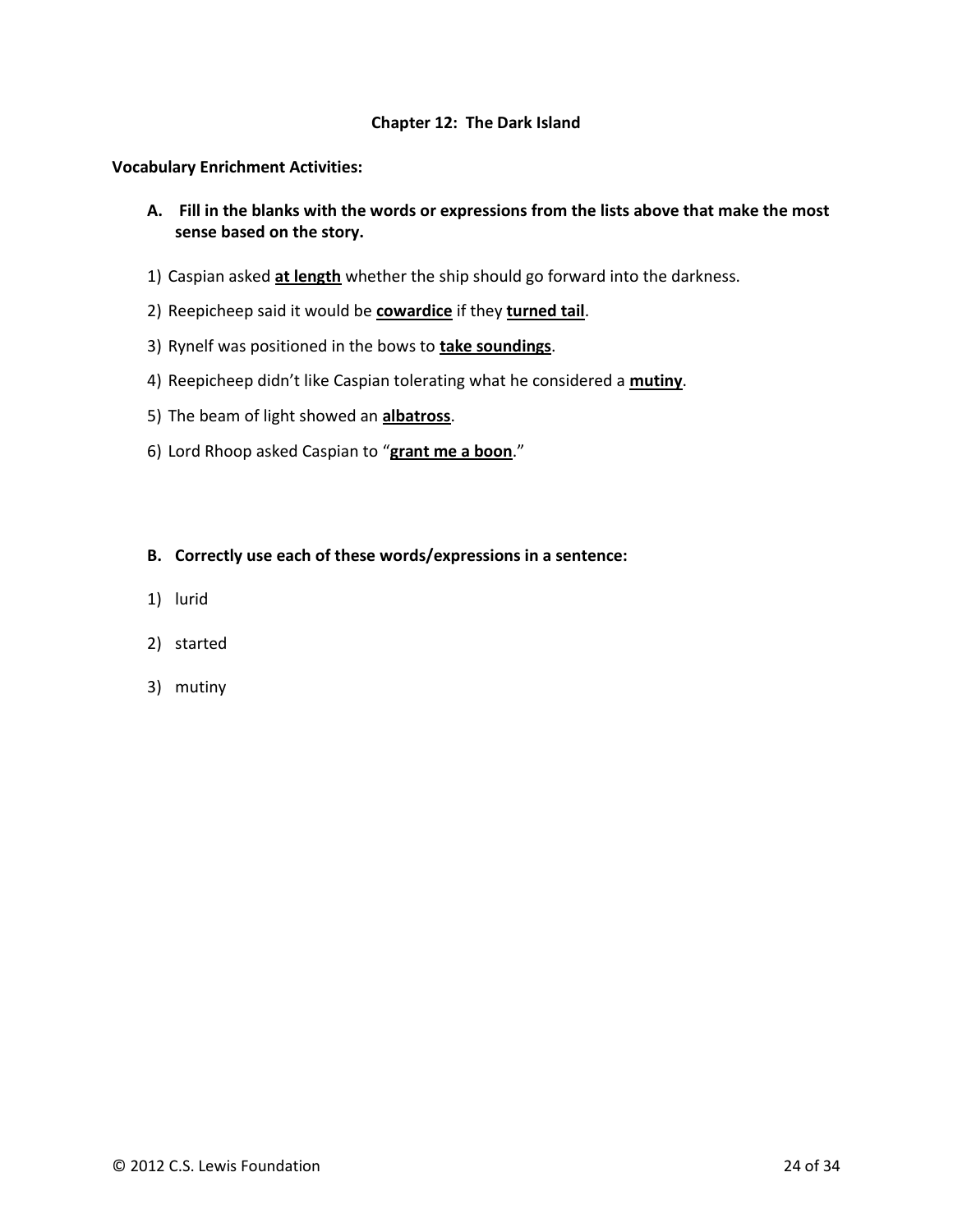#### **Comprehension – Answer the following questions based on Chapter 12.**

1) How long did the *Dawn Treader* sail from the Dufflepuds' island till it next came in sight of land?

#### **Twelve days**

2) Did most of the company want to go forward into the darkness?

#### **no**

3) Who persuaded them to go on, and what was his reasoning?

#### **Reepicheep. He said it would be cowardly not to go on**.

4) How did the crew prepare to enter the darkness?

#### **They lit lanterns and torches and went to battle stations**.

5) What did they find in the dark?

#### **A terrified stranger**

6) What was the secret of the dark island?

#### **It was the place where dreams come to life**.

7) What was the reaction of almost everyone on board the *Dawn Treader* once they realized what the stranger was saying would happen?

# **panic**

8) How was the ship guided out of the darkness?

# **Lucy asked Aslan for help; a beam of light and an albatross appeared to guide them**.

9) Who was the rescued stranger?

#### **Lord Rhoop**

10) What was the boon he asked?

# **To never be asked what he had seen during his time on the dark island**.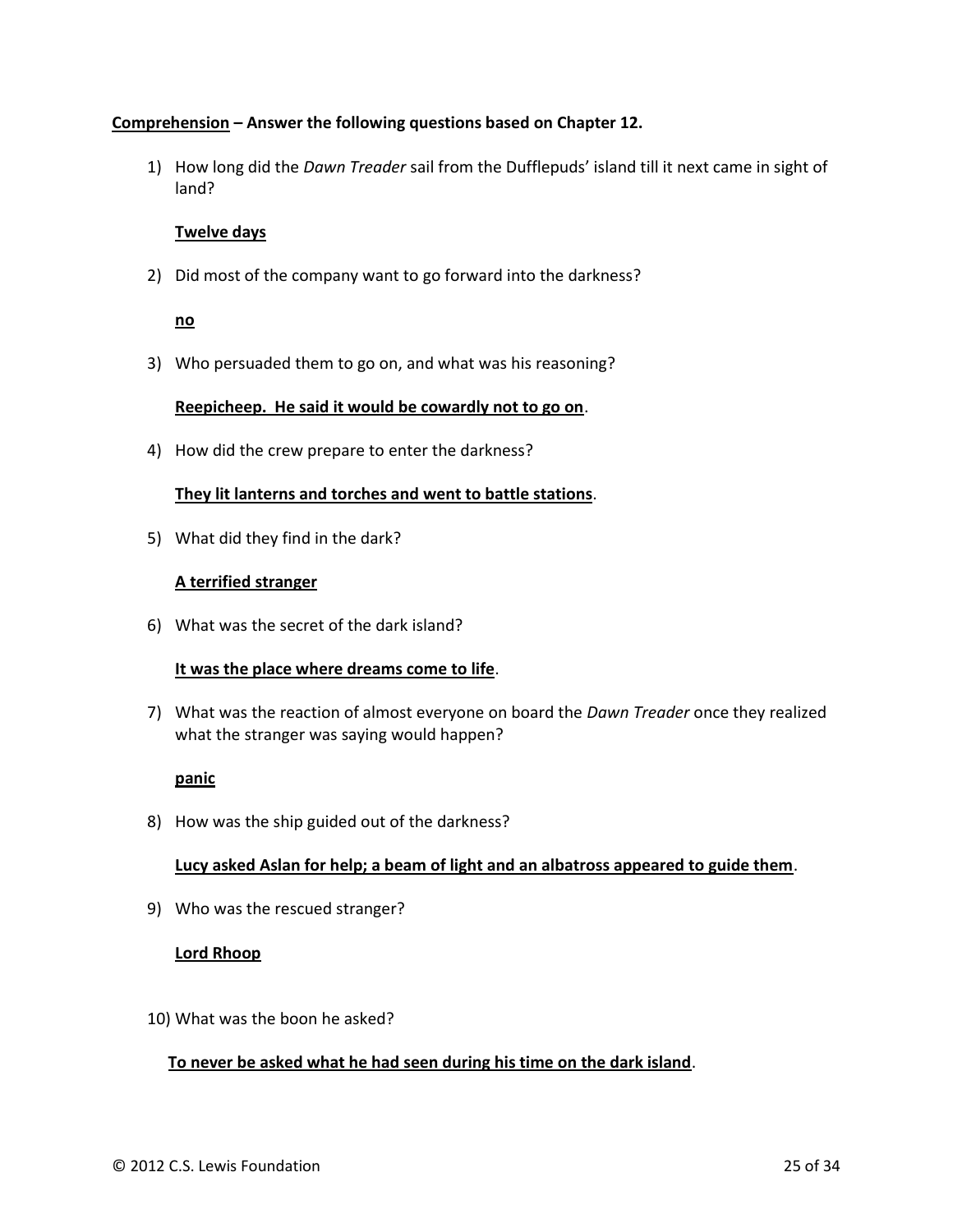#### **Chapter 13: The Three Sleepers**

#### **Vocabulary Enrichment Activities:**

- **A. Fill in the blanks with the words or expressions from the lists above that make the most sense based on the story.**
- 1) As the *Dawn Treader* continued its journey, the company saw new **constellations** in the east.
- 2) Land was sighted on the **starboard** bow one evening at sunset.
- 3) The sound of the **breakers** was always heard on this island.
- 4) Eustace was really good at **botany**.
- 5) The hair of the sleepers was **entwining** everything on the table.

- 1) luminous
- 2) concealed
- 3) sauntered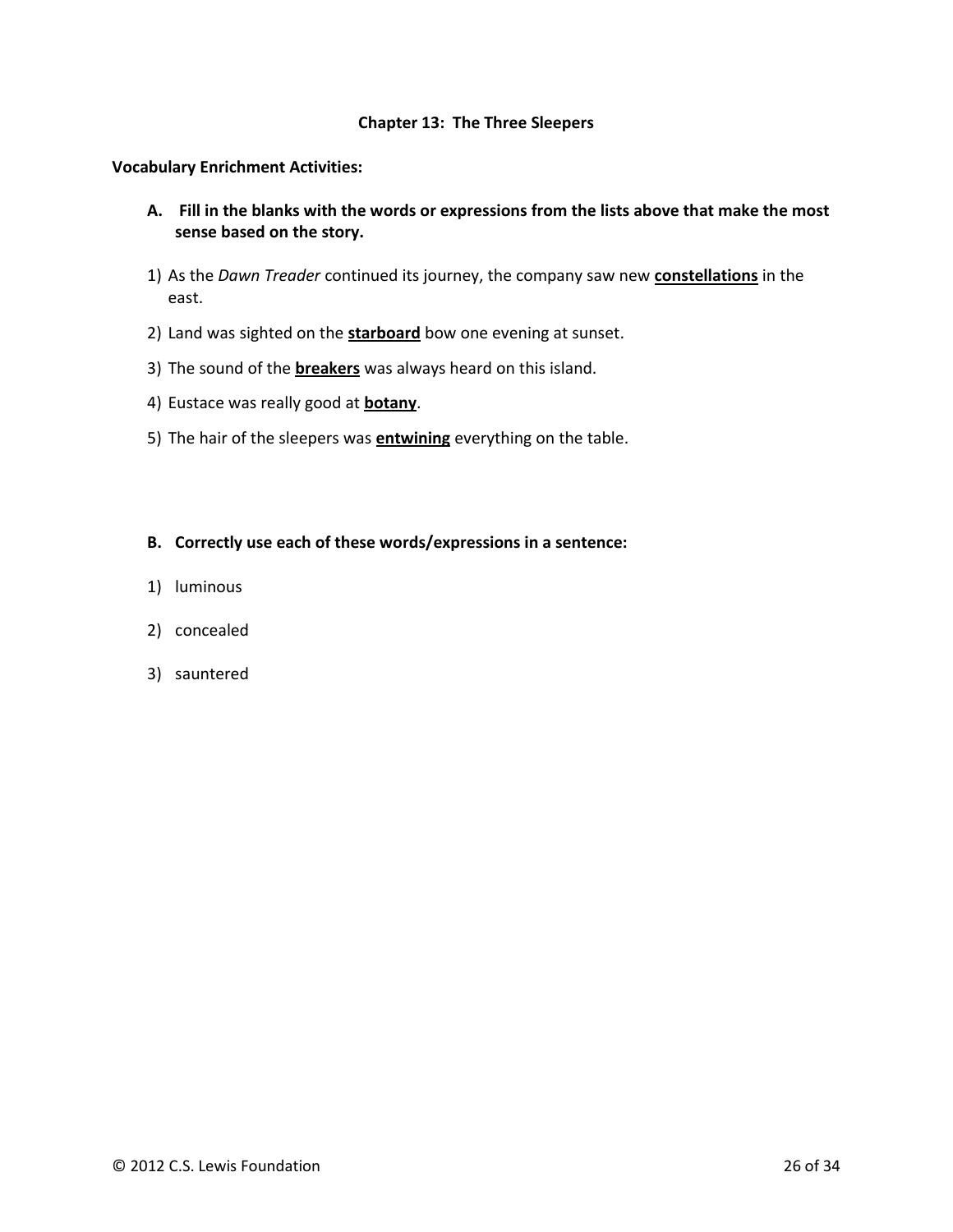#### **Comprehension – Answer the following questions based on Chapter 13.**

1) How did the wind change as the *Dawn Treader* sailed further east?

#### **It grew gentler**.

2) What kind of smell did Lucy think the new island had?

#### **a dim, purple kind of smell**

3) How was it discovered that the three men at the table were only asleep, not dead?

#### **By feeling their pulses**.

4) Who were the three men, and how were their identities determined?

#### **Lord Revilian, Lord Argoz, and Lord Mavramorn; by their rings**.

5) Which members of the ship's company decided to stay at the table till sunrise?

#### **Reepicheep, Edmund, Caspian, Lucy, and Eustace**

6) What was lying lengthwise on the table?

#### **A stone knife**

7) What was the significance of that item?

#### **It was the knife the White Witch had used against Aslan**.

8) What did the girl who came out of the doorway call the table?

#### **Aslan's Table**

9) What did she say the island was called?

#### **The World's End**

10) Who could teach Caspian how to dissolve the enchantment?

#### **The girl's father**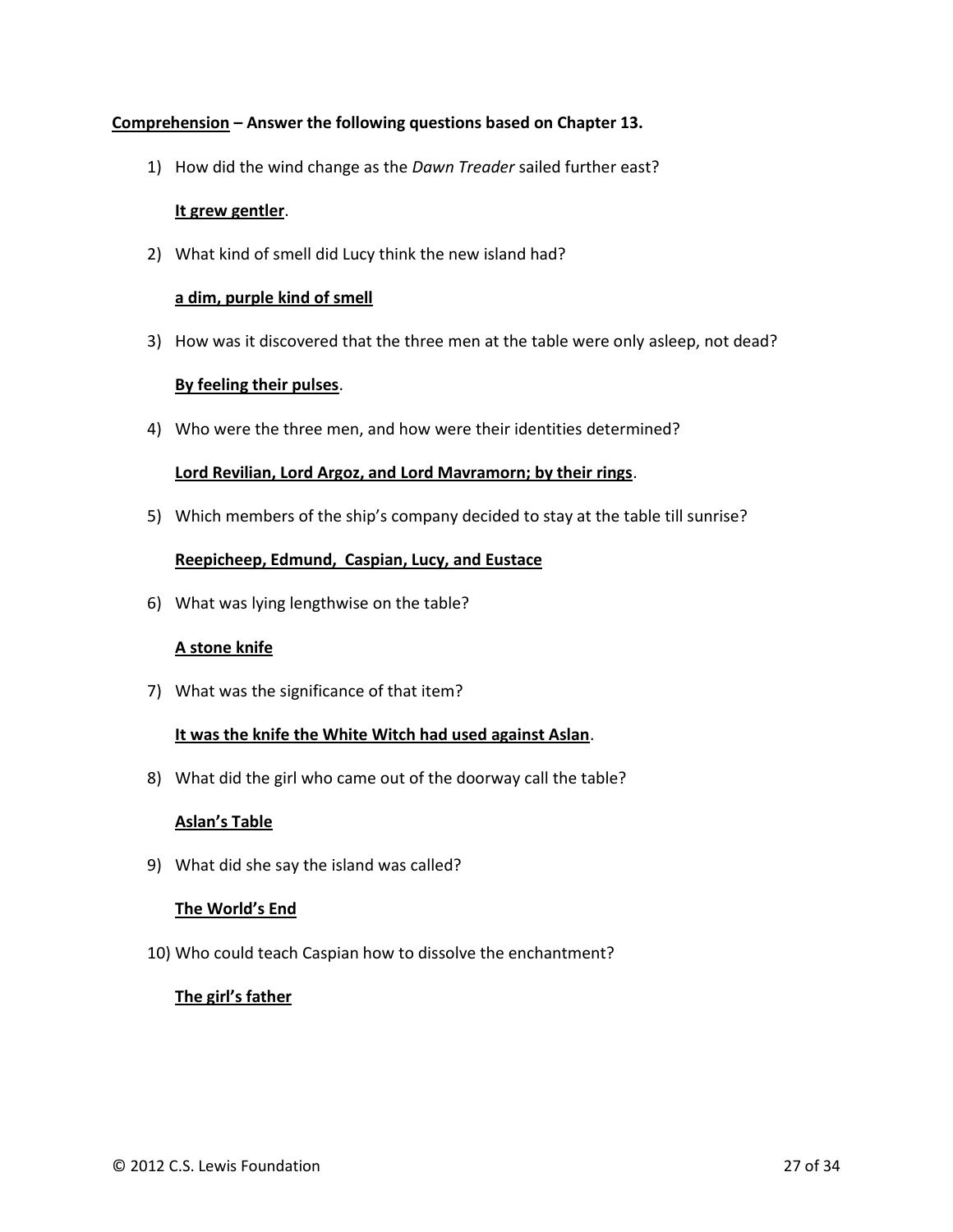#### **Chapter 14: The Beginning of the End of the World**

#### **Vocabulary Enrichment Activities:**

- **A. Fill in the blanks with the words or expressions from the lists above that make the most sense based on the story.**
- 1) The old man who came out of the door was very mild and **grave**.
- 2) A bird placed something that looked like a **live coal** in the old man's mouth.
- 3) Lord Rhoop was offered sleep without **stint** or measure at Aslan's Table.
- 4) One of the sailors suggested **wintering** on this island.
- 5) Caspian said he still had **a card to play** in the discussion of who would continue on the voyage.
- 6) Drinian and Rhince were to consider who they would **deem** worthy to go on.
- 7) There was a smile on Rhoop's **haggard** face as he fell asleep.

- 1) decrepit
- 2) resolved
- 3) sheepish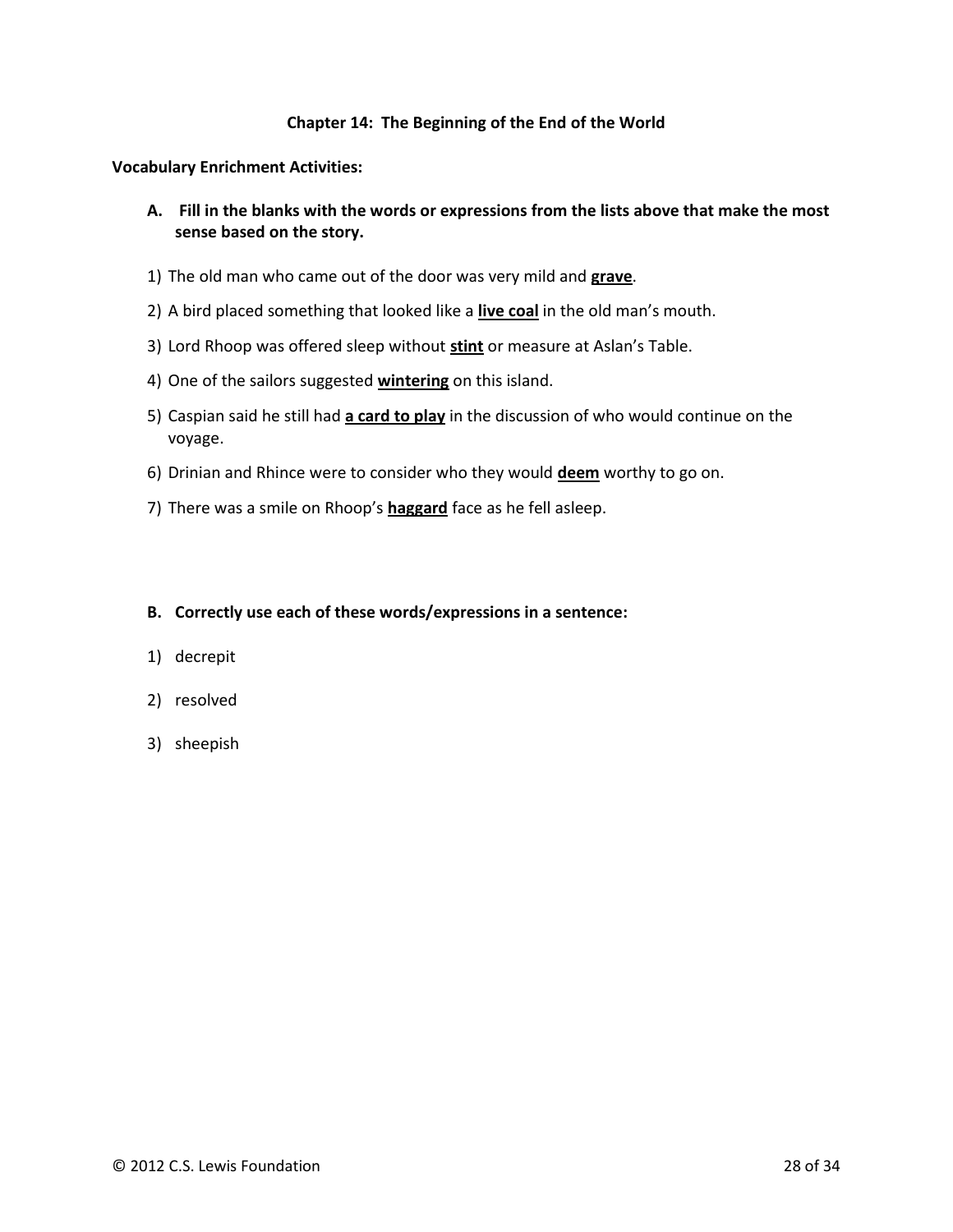#### **Comprehension – Answer the following questions based on Chapter 14.**

1) What did the old man and his daughter do at the beginning of this chapter?

#### **They held up their arms, faced east, and sang**.

2) What did the Narnians become certain of at this time?

#### **That the sun looked bigger here than it did at home**.

3) How was Aslan's Table cleared?

#### **By birds**

4) How could the enchantment that held the sleepers be broken?

# **By sailing to the World's End, or as near as possible to it, and then coming back, having left at least one of the company behind**.

5) Who was Ramandu?

#### **A retired star**

6) What was unusual about the passage of time for him?

#### **He was growing younger each day**.

7) What did Caspian say would be the rewards for those who continued on the journey?

# **The title of Dawn Treader to bequeath to their descendants, and gold or land enough to make them rich the rest of their lives**.

8) How many of the crew were eventually chosen to go on?

#### **All but one**

9) What did Caspian say to Ramandu's daughter before the *Dawn Treader* sailed?

#### **"I hope to speak with you again when I have broken the enchantments."**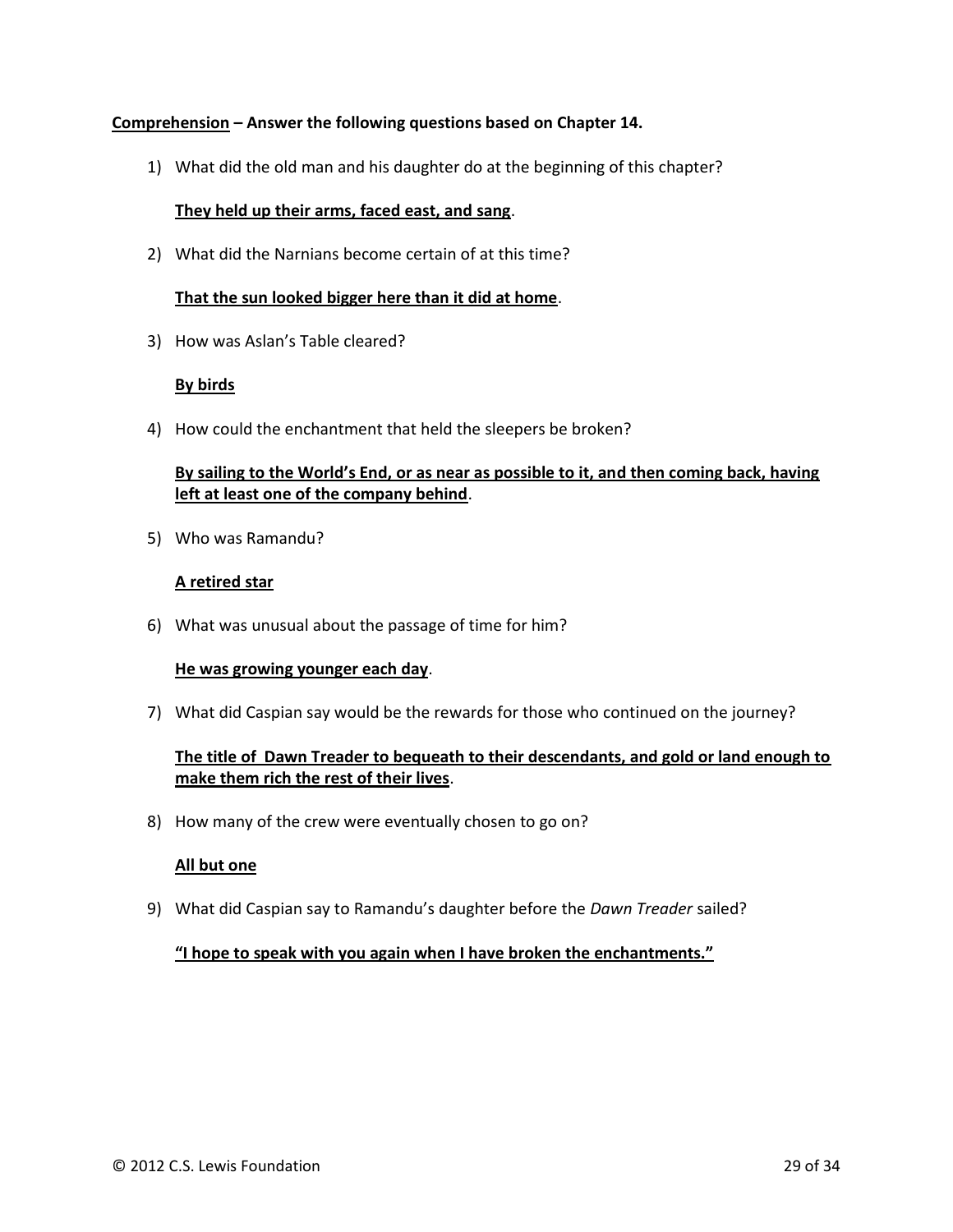#### **Chapter 15: The Wonders of the Last Sea**

#### **Vocabulary Enrichment Activities:**

- **A. Fill in the blanks with the words or expressions from the lists above that make the most sense based on the story.**
- 1) Lucy remembered seeing a train's shadow in a **cutting**.
- 2) The bottom of the sea was **fathoms** deep.
- 3) Lucy saw a shadow of **pinnacles** and **minarets** and domes.
- 4) Her view of the Sea People was blocked by a **shoal** of fish.
- 5) All the Sea People wore **coronets**.
- 6) Rhince had to **put the helm hard over** to rescue Reepicheep.

- 1) submarine
- 2) groves
- 3) marooned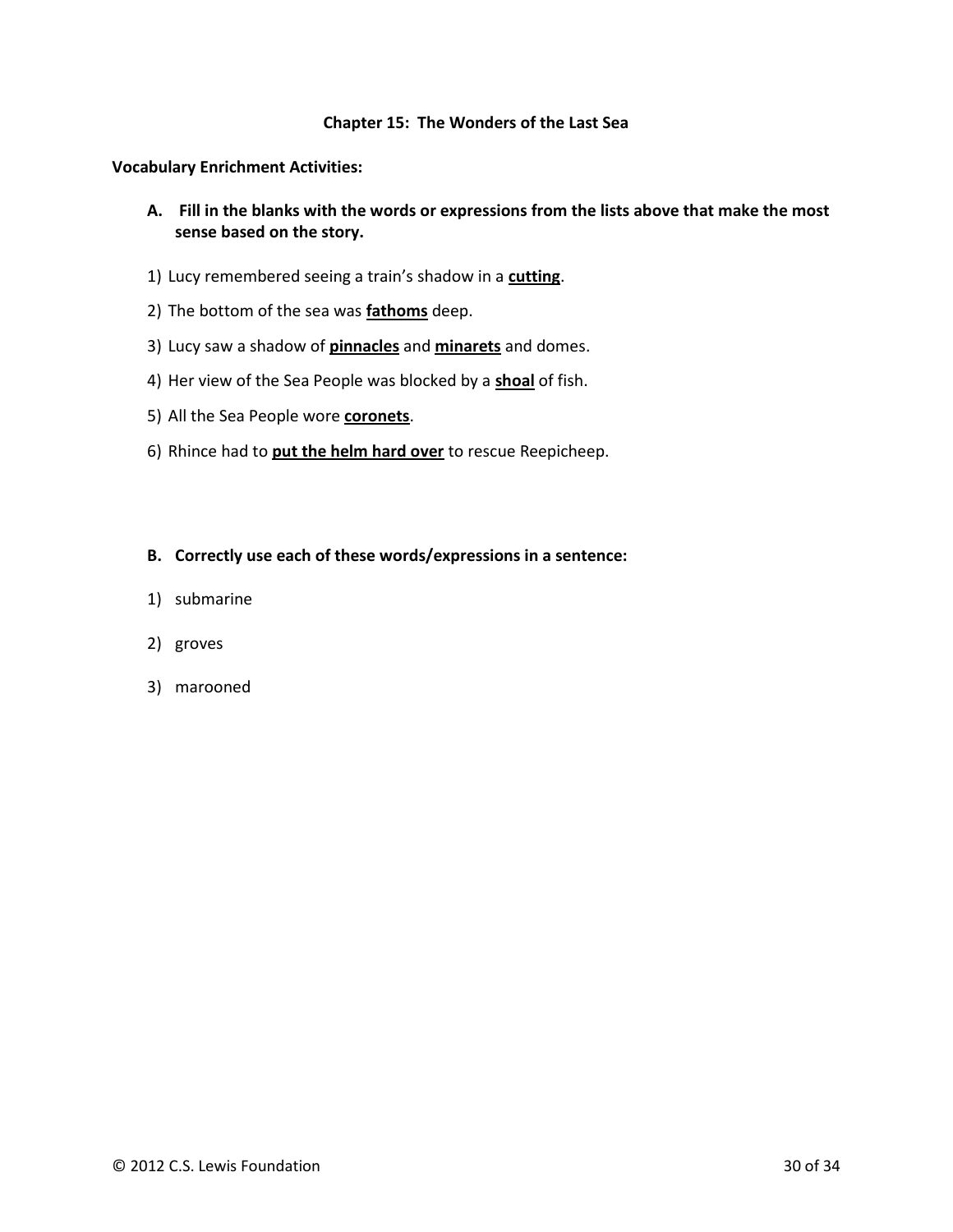#### **Comprehension – Answer the following questions based on Chapter 15.**

1) How did the ship's company begin to feel after they left Ramandu's island?

# **That they had already sailed beyond the world; they needed less sleep, and didn't want to eat or even talk much**.

2) What gave Lucy the strangest feeling of all?

# **The huge white birds, singing in a language nobody knew, flying overhead on their way to Aslan's Table and then returning**.

3) What did Lucy and Edmund decide later was the reason for the location of the Sea People's city?

# **The depths of the ocean are wild and dangerous, while the heights, or shallows, are warm and peaceful**.

4) Why didn't Drinian want the crew to know about the Sea People?

# **He was afraid that the sailors would fall in love with the sea women, or the underwater country itself, and jump overboard**.

5) What did Reepicheep discover about the water?

#### **That it was sweet, not salt**.

6) What were the results of drinking the water?

# **It made those who drank it amazingly well and strong, and able to look straight at the sun**.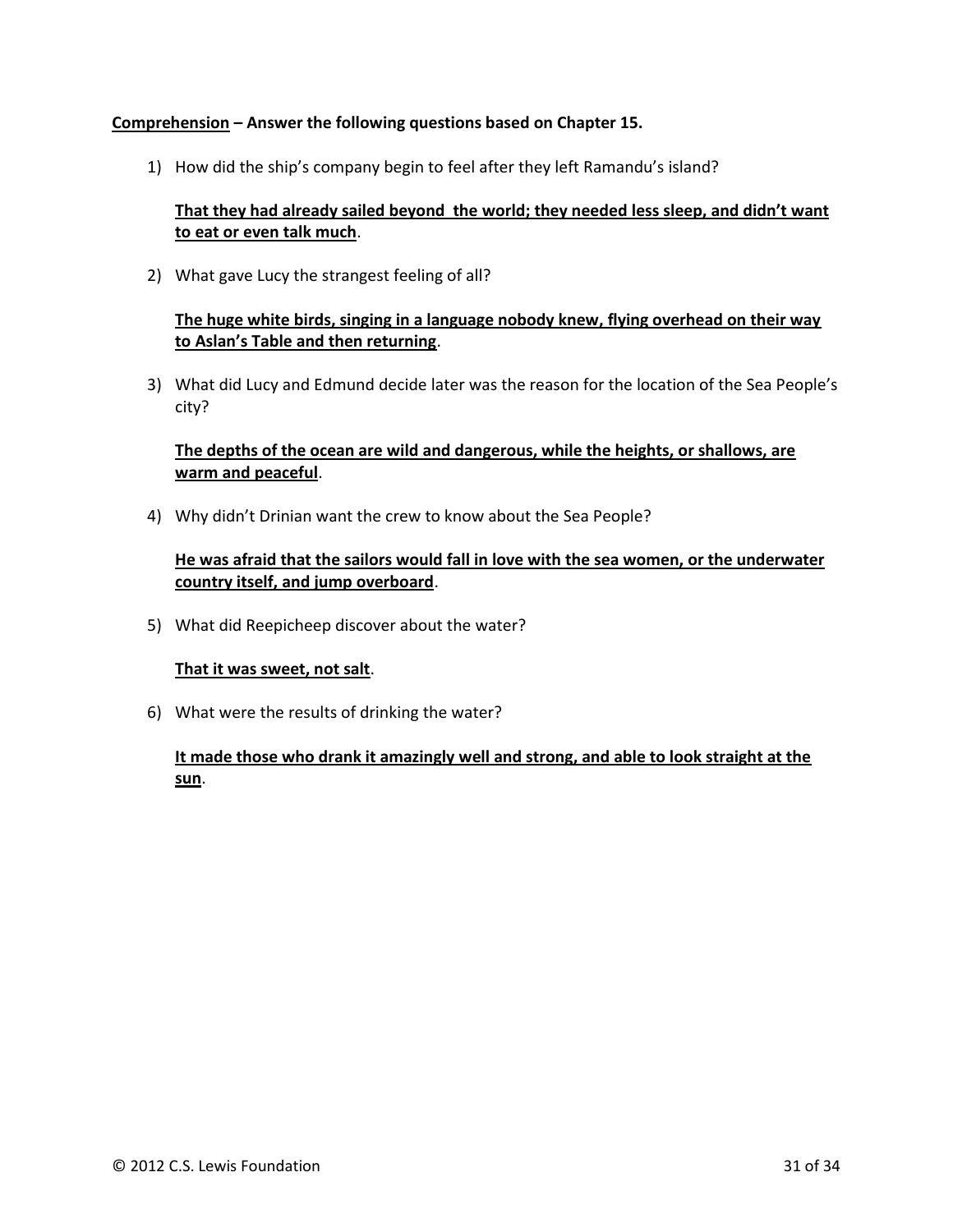#### **Chapter 16: The Very End of the World**

**Vocabulary Enrichment Activities:** 

- **A. Fill in the blanks with the words or expressions from the lists above that make the most sense based on the story.**
- 1) The *Dawn Treader* glided east for many days with no wind in her **shrouds**.
- 2) The ship's company no longer ate, but took deep **draughts** of the water.
- 3) Drinian asked Caspian if he was **abdicating**.
- 4) Reepicheep told Caspian that not to return to Narnia would be to **break faith** with his subjects.
- 5) Caspian said he had been **lessoned** but he wouldn't be **baited**.
- 6) There was a **rending** in the blue wall.
- 7) Aunt Alberta said Eustace had become **commonplace** and tiresome.
- **B. Correctly use each of these words/expressions in a sentence:**
- 1) consultation
- 2) irresolute
- 3) grievous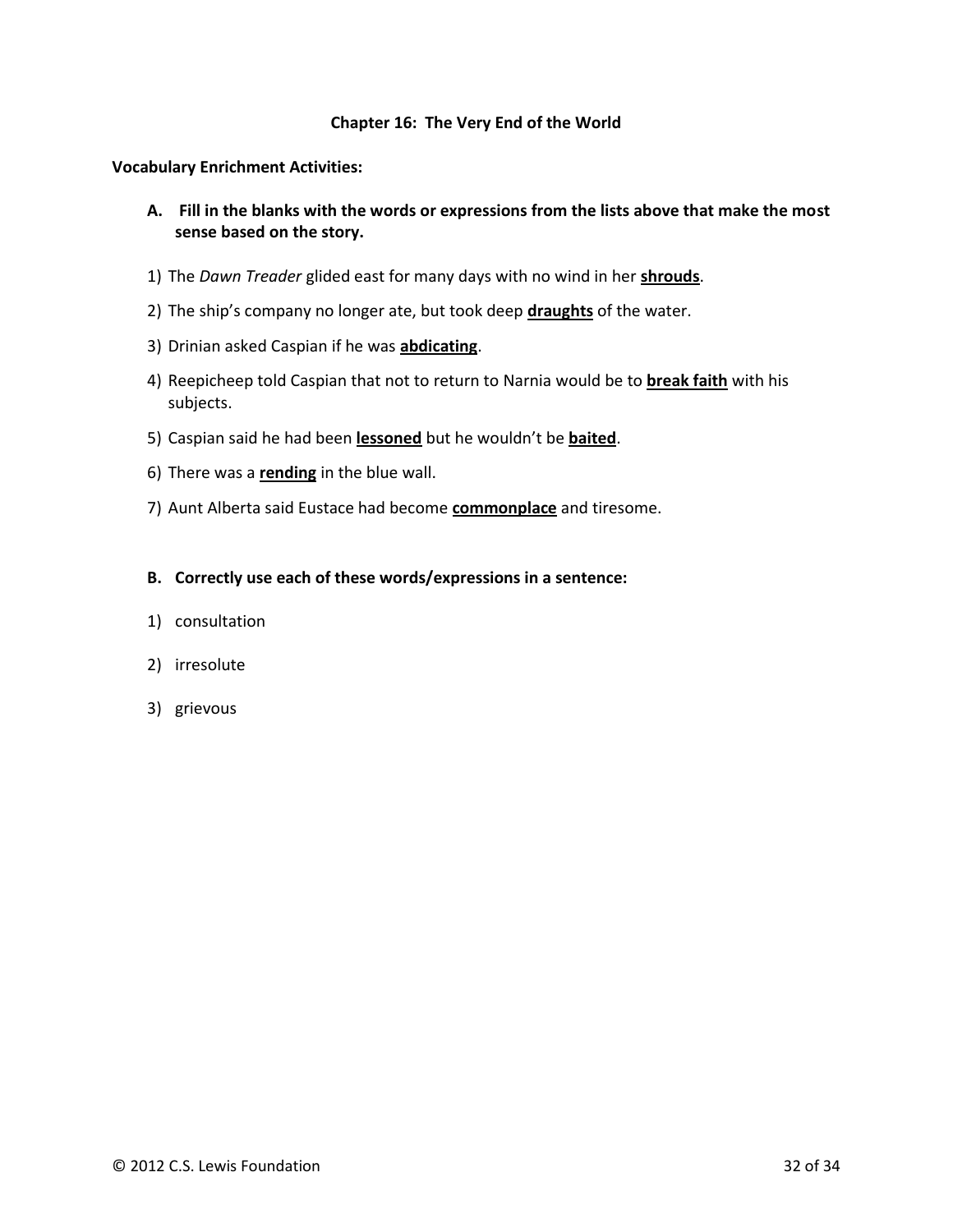#### **Comprehension – Answer the following questions based on Chapter 16.**

1) Why had Reepicheep gone overboard?

#### **He thought the Sea King was threatening or challenging the ship**.

2) What was happening to some of the sailors who had been oldish men at the beginning of the voyage?

#### **They were growing younger**.

3) What was the whiteness?

#### **lilies**

4) Who were the members of the company who told Caspian he must not leave the ship and go on to the World's End?

#### **Edmund, Reepicheep, Drinian, and Rynelf**

5) How was he finally convinced?

# **Lucy reminded him that he had almost promised Ramandu's daughter that he would return**.

6) What wonder did Lucy, Edmund, Eustace, and Reepicheep see on the third day out from the *Dawn Treader*?

#### **A wall of water, a tall wave**

7) What did Reepicheep throw away before he left the others, and why?

#### **His sword; he said he would not need it anymore**.

8) Who did the children meet after leaving the boat?

#### **a Lamb, who was Aslan**

9) What did Aslan tell Lucy he would be telling her all the time?

#### **How to get into his country from her world**.

10) What did Aslan say was the reason the children had been brought to Narnia?